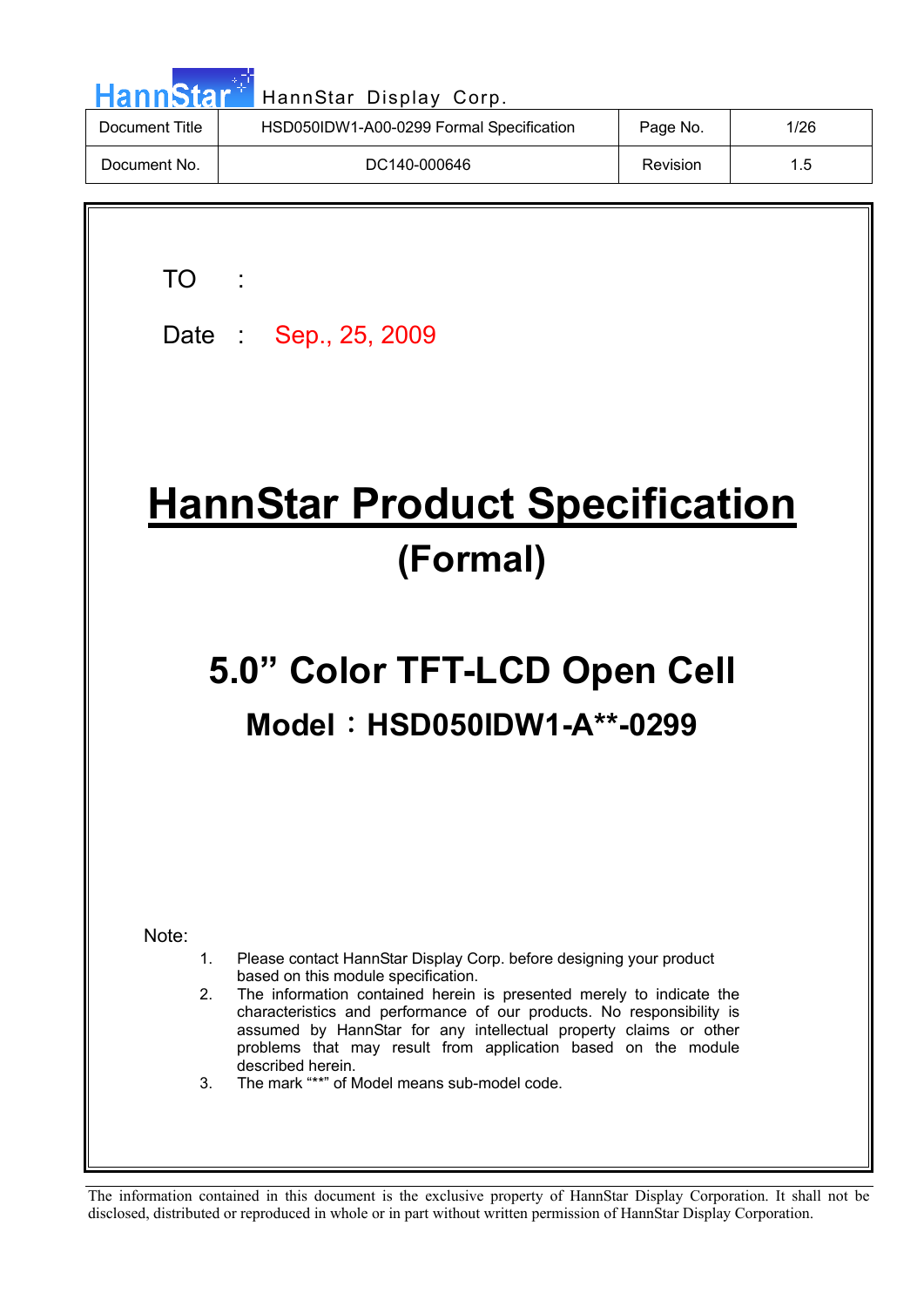|  | <b>HannStar</b> * |  |
|--|-------------------|--|
|  |                   |  |
|  |                   |  |

### HannStar Display Corp.

| Document Title | HSD050IDW1-A00-0299 Formal Specification | Page No. | 2/26          |
|----------------|------------------------------------------|----------|---------------|
| Document No.   | DC140-000646                             | Revision | $1.5^{\circ}$ |

| <b>Record of Revisions</b>                         |               |         |                                                  |  |  |  |  |
|----------------------------------------------------|---------------|---------|--------------------------------------------------|--|--|--|--|
| Rev.<br>Sub-Model<br>Date<br>Description of change |               |         |                                                  |  |  |  |  |
| 1.0                                                | May, 05, 2009 | A00/A30 | Formal Product Specification was first released. |  |  |  |  |
| 1.1                                                | Jun, 09, 2009 | A00     | Modify of label attachment on P18.               |  |  |  |  |
| 1.2                                                | Jul, 02, 2009 | A00/A30 | Modify Lot Mark & Location of Lot Mark on P20.   |  |  |  |  |
| 1.3                                                | Jul, 27, 2009 | A00/A30 | Modify Drawings on P18, P19.                     |  |  |  |  |
| 1.4                                                | Aug, 26, 2009 | A00/A30 | Modify Drawings on P18, P19.                     |  |  |  |  |
| 1.5                                                | Sep, 25, 2009 | A10/A20 | Modify Drawings on P20, P25.                     |  |  |  |  |
|                                                    |               |         |                                                  |  |  |  |  |
|                                                    |               |         |                                                  |  |  |  |  |
|                                                    |               |         |                                                  |  |  |  |  |
|                                                    |               |         |                                                  |  |  |  |  |
|                                                    |               |         |                                                  |  |  |  |  |
|                                                    |               |         |                                                  |  |  |  |  |
|                                                    |               |         |                                                  |  |  |  |  |
|                                                    |               |         |                                                  |  |  |  |  |
|                                                    |               |         |                                                  |  |  |  |  |
|                                                    |               |         |                                                  |  |  |  |  |
|                                                    |               |         |                                                  |  |  |  |  |
|                                                    |               |         |                                                  |  |  |  |  |
|                                                    |               |         |                                                  |  |  |  |  |
|                                                    |               |         |                                                  |  |  |  |  |
|                                                    |               |         |                                                  |  |  |  |  |
|                                                    |               |         |                                                  |  |  |  |  |
|                                                    |               |         |                                                  |  |  |  |  |
|                                                    |               |         |                                                  |  |  |  |  |
|                                                    |               |         |                                                  |  |  |  |  |
|                                                    |               |         |                                                  |  |  |  |  |
|                                                    |               |         |                                                  |  |  |  |  |
|                                                    |               |         |                                                  |  |  |  |  |
|                                                    |               |         |                                                  |  |  |  |  |
|                                                    |               |         |                                                  |  |  |  |  |
|                                                    |               |         |                                                  |  |  |  |  |
|                                                    |               |         |                                                  |  |  |  |  |
|                                                    |               |         |                                                  |  |  |  |  |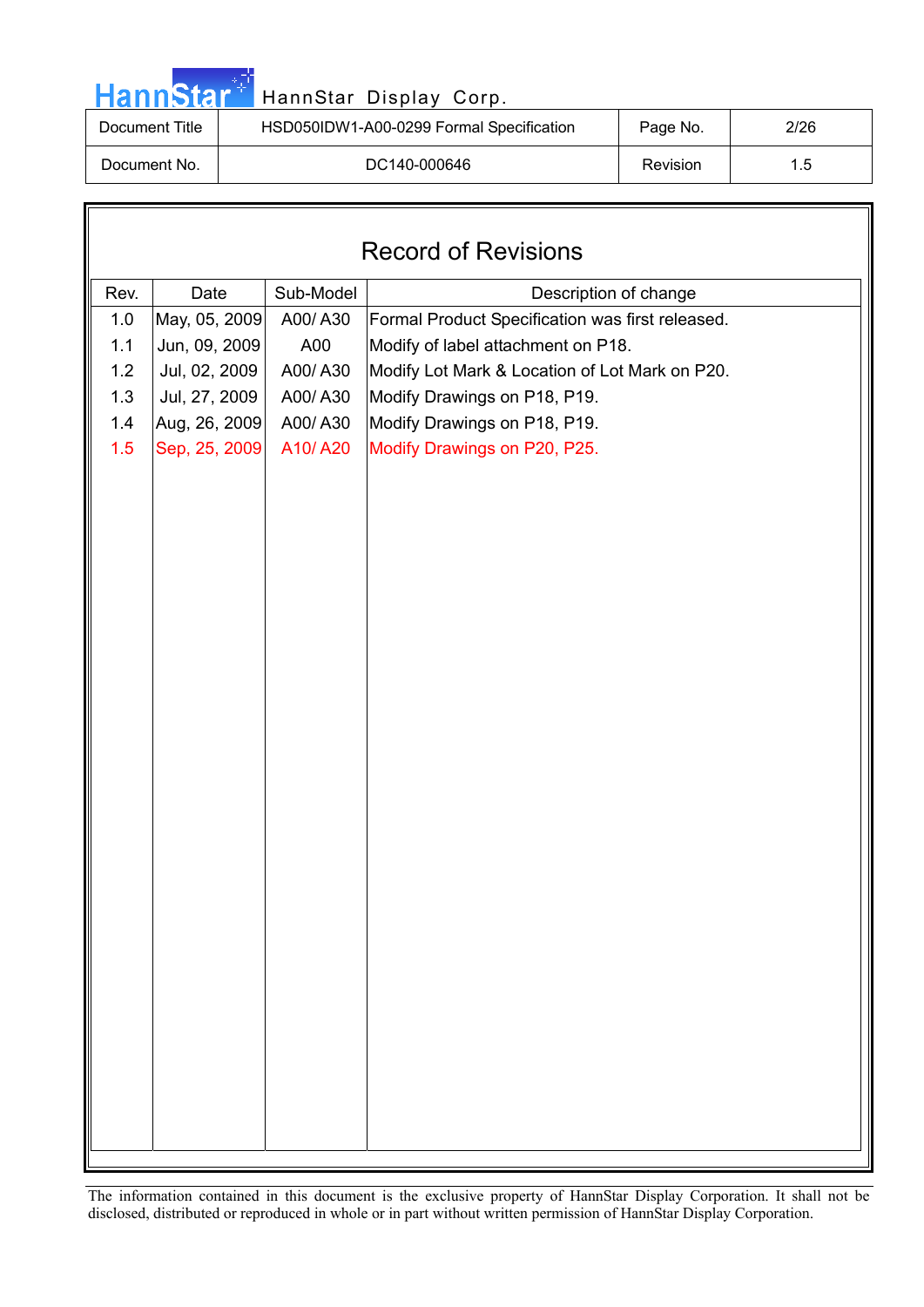| HannStar <sup>*</sup> | HannStar Display Corp.                   |          |      |
|-----------------------|------------------------------------------|----------|------|
| Document Title        | HSD050IDW1-A00-0299 Formal Specification | Page No. | 3/26 |
| Document No.          | DC140-000646                             | Revision | 1.5  |

مراجع والمنا

#### **Contents**

| 1.0  | p.4  |
|------|------|
| 2.0  | p.5  |
| 3.0  | p.6  |
| 4.0  | p.10 |
| 5.0  | p.11 |
| 6.0  | p.12 |
| 7.0  | p.17 |
| 8.0  | p.18 |
| 9.0  | p.20 |
| 10.0 | p.21 |
| 11.0 | p.23 |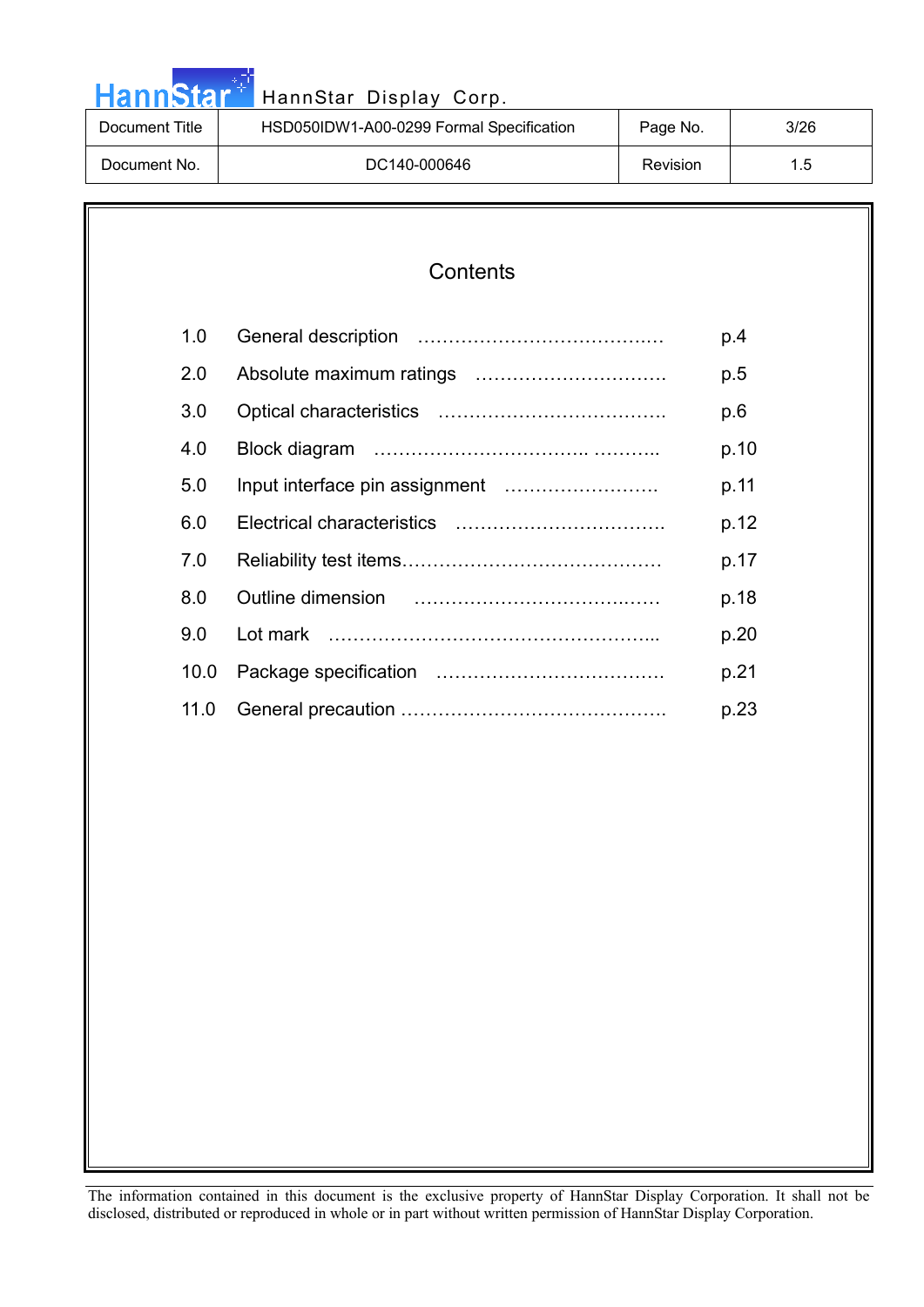

# HannStar<sup>#T</sup> HannStar Display Corp.

| Document Title | HSD050IDW1-A00-0299 Formal Specification | Page No. | 4/26 |
|----------------|------------------------------------------|----------|------|
| Document No.   | DC140-000646                             | Revision | 1.5  |

#### **GENERAL DESCRIPTION**

#### **1.1 Introduction**

HannStar Display model HSD050IDW1-A00-0299 is a color active matrix thin film transistor (TFT) liquid crystal display (LCD) that uses amorphous silicon TFT as a switching device. This model is composed of a TFT LCD panel, a driving circuit. This TFT LCD has a 5.0 (15:9) inch diagonally measured active display area with WVGA (800 horizontal by 480 vertical pixel) resolution.

#### **1.2 Features**

- $\blacksquare$  5.0 (15:9 diagonal) inch configuration
- $\blacksquare$  6 bits + FRC driver with 1 channel TTL interface
- RoHS and Halogen-Free Compliance

#### **1.3 Applications**

- **Personal Navigation Device**
- Multimedia applications and Others AV system

#### **1.4 General information**

| Item                     | Specification                          | Unit   |
|--------------------------|----------------------------------------|--------|
| <b>Outline Dimension</b> | $114.8 \times 73.2 \times 1.43$ (Typ.) | mm     |
| Display area             | $108.0(H) \times 64.8(V)$              | mm     |
| Number of Pixel          | 800 RGB (H) x 480(V)                   | pixels |
| Pixel pitch              | $ 0.135(H) \times 0.135(V) $           | mm     |
| Pixel arrangement        | <b>RGB Vertical stripe</b>             |        |
| Display mode             | Normally white                         |        |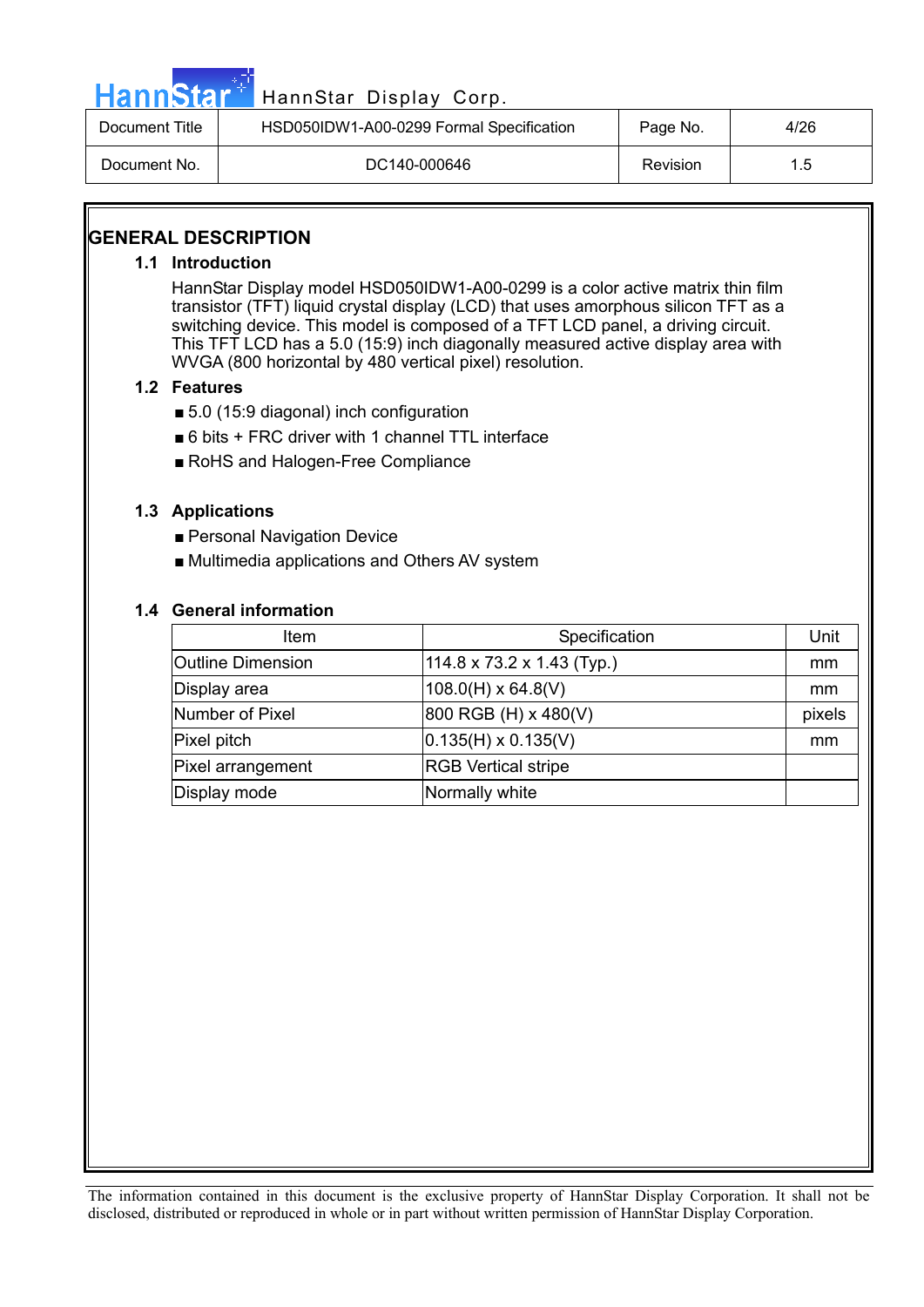|  |  | <b>HannStar</b> |  |
|--|--|-----------------|--|

## HannStar Display Corp.

| Document Title | HSD050IDW1-A00-0299 Formal Specification | Page No.        | 5/26 |
|----------------|------------------------------------------|-----------------|------|
| Document No.   | DC140-000646                             | <b>Revision</b> | 1.5  |

#### **2.0 ABSOLUTE MAXIMUM RATINGS 2.1 Electrical Absolute Rating**

#### **2.1.1 TFT LCD Module**

| Item                     | Symbol          | Min.   | Max.          | Unit | <b>Note</b> |
|--------------------------|-----------------|--------|---------------|------|-------------|
| Power supply voltage     | V <sub>DD</sub> | $-0.5$ | 5.0           |      | $GND=0$     |
| Logic Signal Input Level | V               | $-0.3$ | $V_{DD}$ +0.3 |      |             |

Note

- (1) Permanent damage may occur to the LCD module if beyond this specification. Functional operation should be restricted to the conditions described under normal operating conditions.
- (2) Ta =  $25 \pm 2^{\circ}$ C

#### **2.2 Environment Absolute Rating**

| Item                  | Symbol | Min.  | Max. | Unit | <b>Note</b> |
|-----------------------|--------|-------|------|------|-------------|
| Operating Temperature | l opa  | $-20$ |      |      |             |
| Storage Temperature   | ∙ stg  | -30   | 80   |      |             |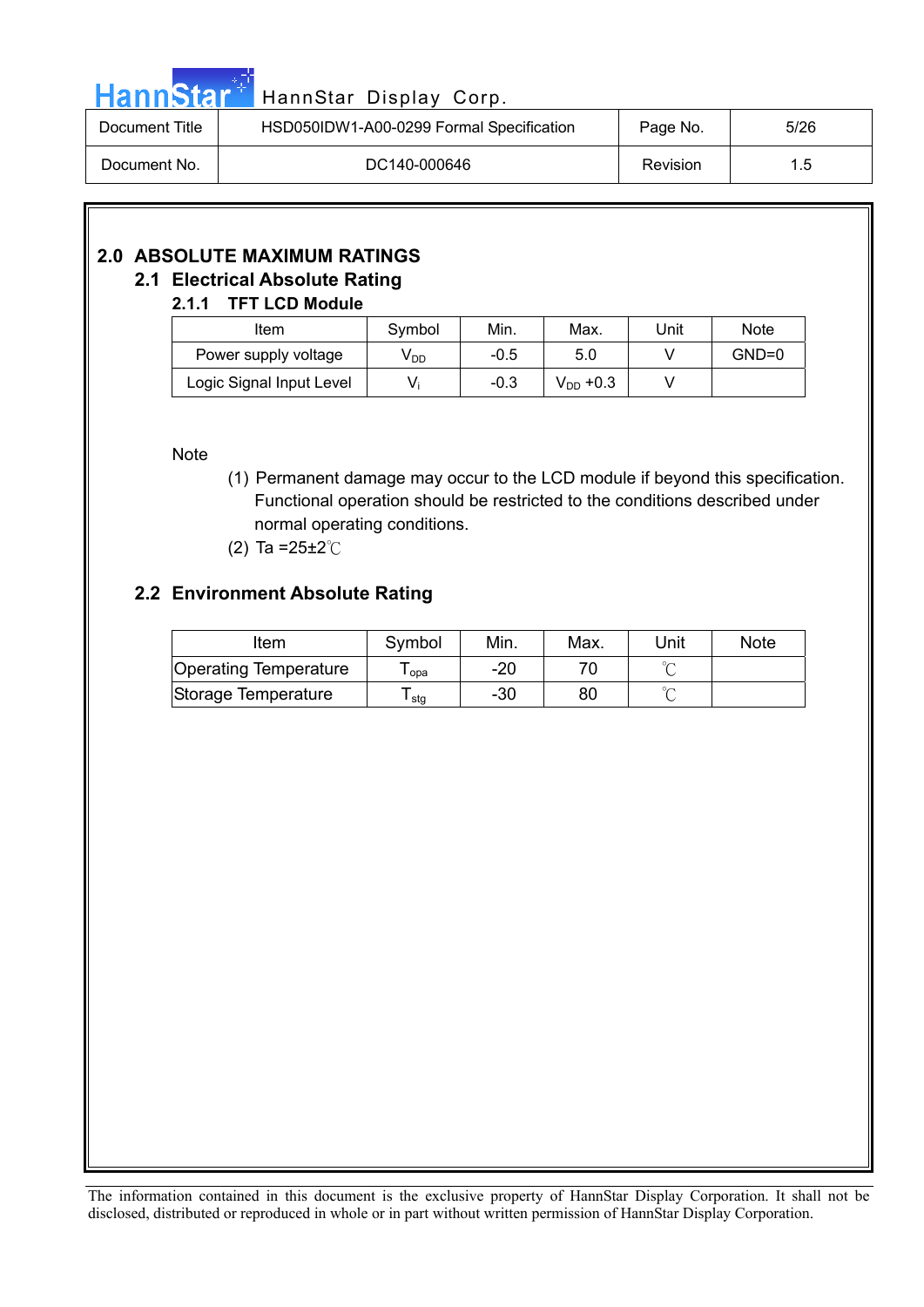| - | ınn |  |
|---|-----|--|
|---|-----|--|

### HannStar Display Corp.

| Document Title | HSD050IDW1-A00-0299 Formal Specification | Page No. | 6/26 |
|----------------|------------------------------------------|----------|------|
| Document No.   | DC140-000646                             | Revision | 1.5  |

| Item<br>Threshold voltage    |             |                           | Symbol Condition | Min.       | Typ.           | Max.            | Unit | <b>Note</b>     |
|------------------------------|-------------|---------------------------|------------------|------------|----------------|-----------------|------|-----------------|
|                              |             | Vsat                      |                  |            | 2.4            |                 |      | (6)             |
|                              |             | Vth                       |                  |            | 1.4            |                 |      | (6)             |
| Transmittance<br>(With PZ)   |             | $\top$                    |                  |            | 6.78           |                 |      |                 |
| Contrast                     |             | <b>CR</b>                 |                  | 480        | 600            |                 |      | (1)(2)          |
| Response                     | Rising      | $\mathsf{T}_{\mathsf{R}}$ |                  |            | 3              | 6               |      |                 |
| time<br>Falling              |             | $T_F$                     |                  |            | $\overline{7}$ | 14              | msec | (1)(3)          |
| Color gamut                  |             | S                         |                  |            | 50             |                 | $\%$ | C light         |
| Color<br>chromaticity        | White       | $W_{x}$                   | $\Theta = 0$     | 0.292      | 0.307          | 0.322           |      |                 |
|                              |             | $W_{v}$                   | Normal           | 0.333      | 0.348          | 0.363           |      |                 |
|                              | Red         | <b>Rx</b>                 | viewing          | 0.616      | 0.631          | 0.646           |      |                 |
|                              |             | Ry                        | angle            | 0.327      | 0.342          | 0.357           |      |                 |
| (CIE1931)                    |             | Gx                        |                  | 0.306      | 0.321          | 0.336           |      |                 |
|                              | Green       | Gy                        |                  | 0.538      | 0.553          | 0.568           |      | (1)(4)          |
|                              | <b>Blue</b> | Bx                        |                  | 0.134      | 0.149          | 0.164           |      | <b>CF Glass</b> |
|                              |             | By                        |                  | 0.168      | 0.183          | 0.198           |      | C light         |
| Viewing<br>angle             | Hor.        | $\Theta_L$                |                  | 65         | 75             |                 |      |                 |
|                              |             | $\Theta$ R                |                  | 65         | 75             | $\qquad \qquad$ |      |                 |
|                              | Ver.        | $\Theta$ u                | <b>CR&gt;10</b>  | 50         | 60             |                 |      |                 |
|                              |             | $\Theta_D$                |                  | 60         | 70             |                 |      |                 |
| <b>Optima View Direction</b> |             |                           |                  | 6 O' clock |                |                 |      | (5)             |

#### **3.2 Measuring Condition**

- Measuring surrounding: dark room
- Ambient temperature: 25±2°C

#### **3.3 Measuring Equipment**

- FPM520 of Westar Display technologies, INC., which utilized SR-3 for Chromaticity and BM-5A for other optical characteristics.
- $\blacksquare$  Measuring spot size: 20 ~ 21m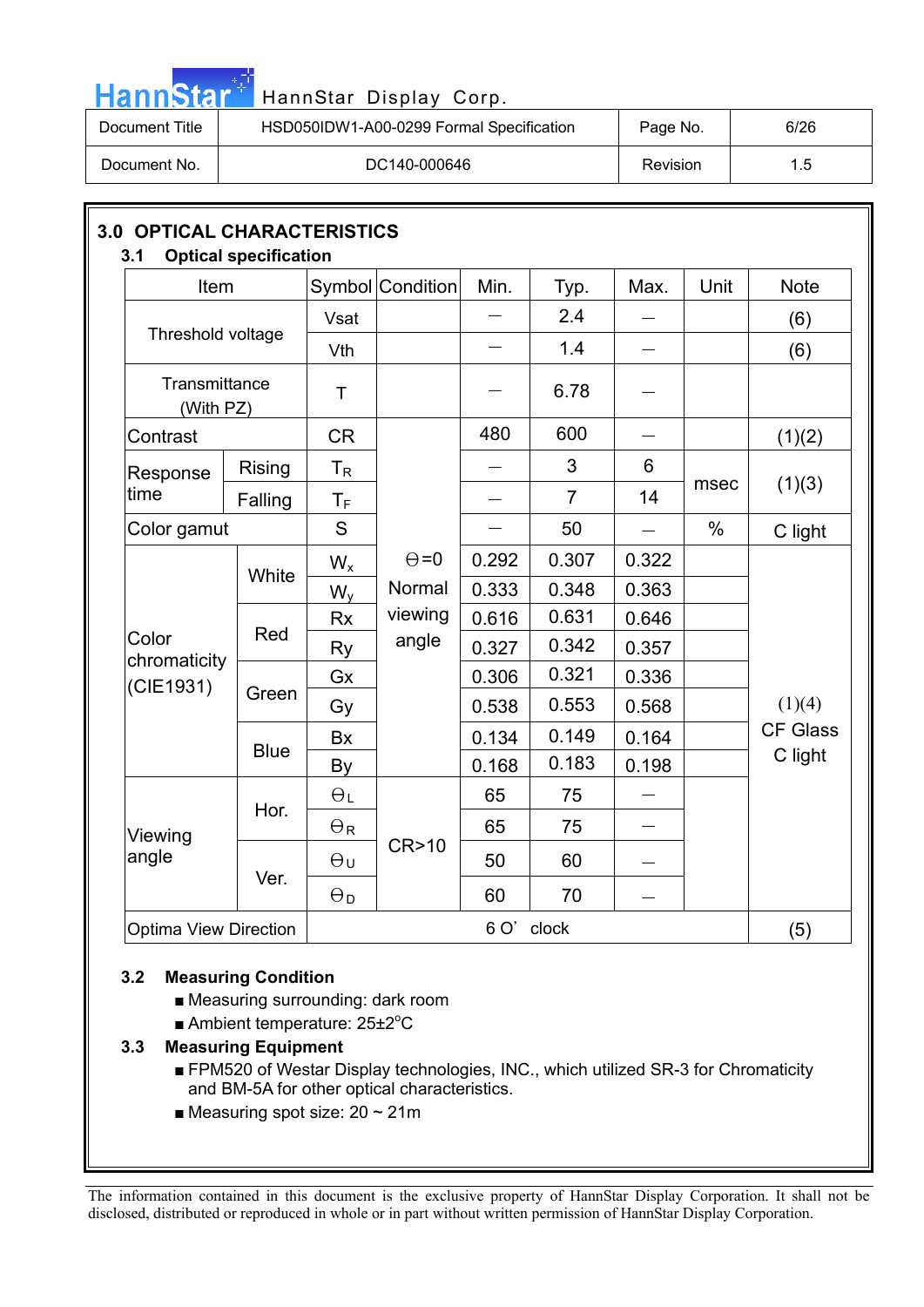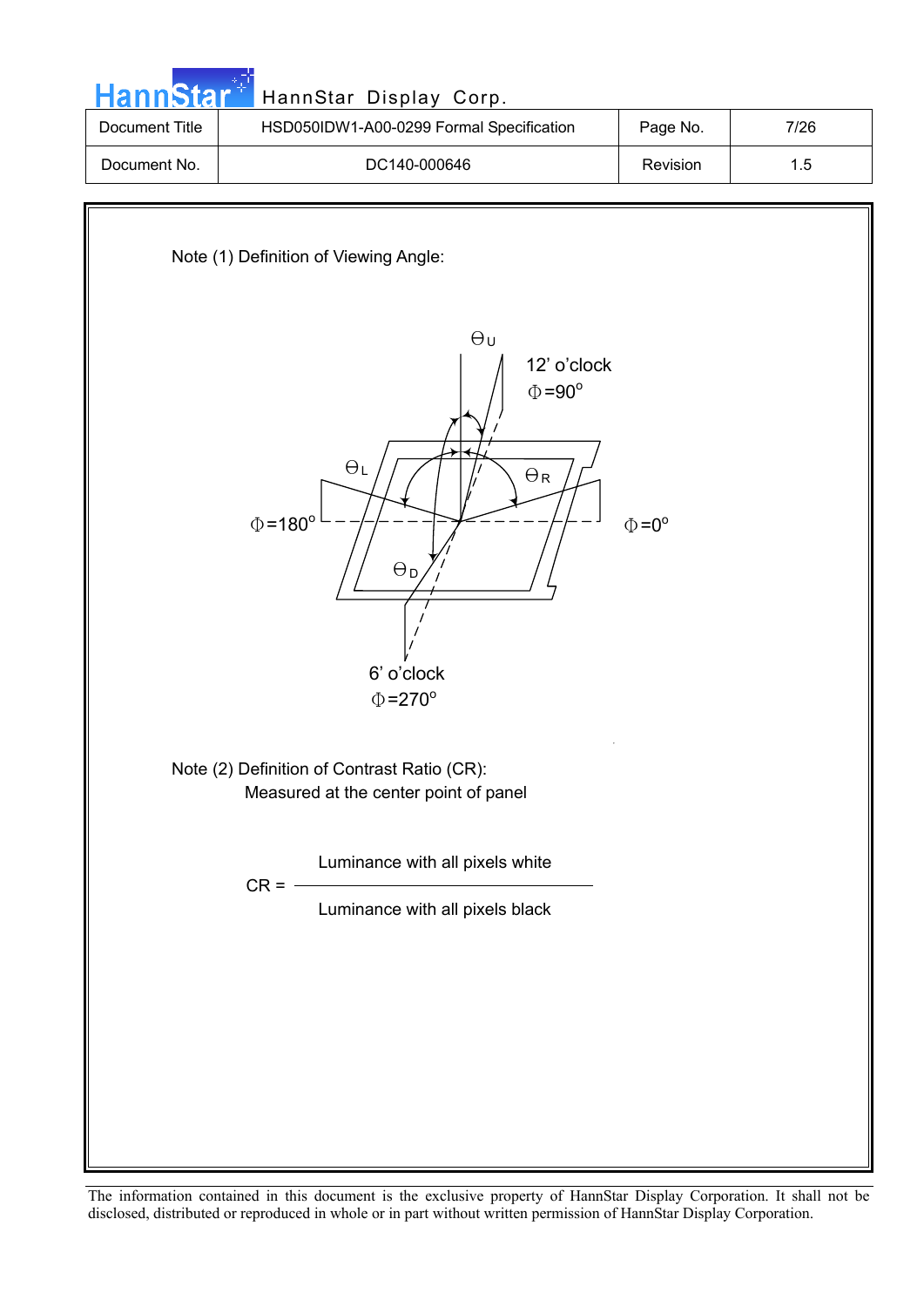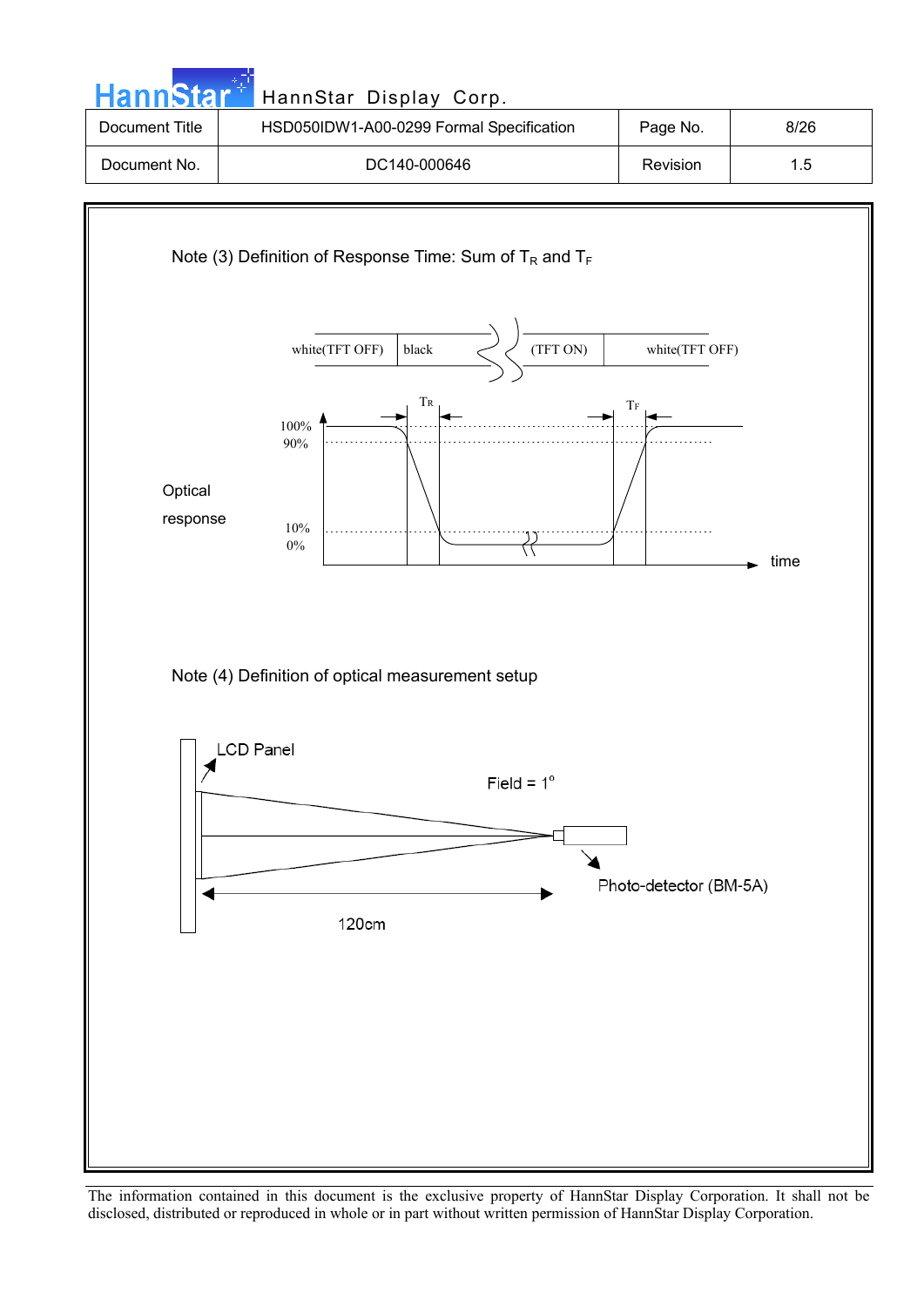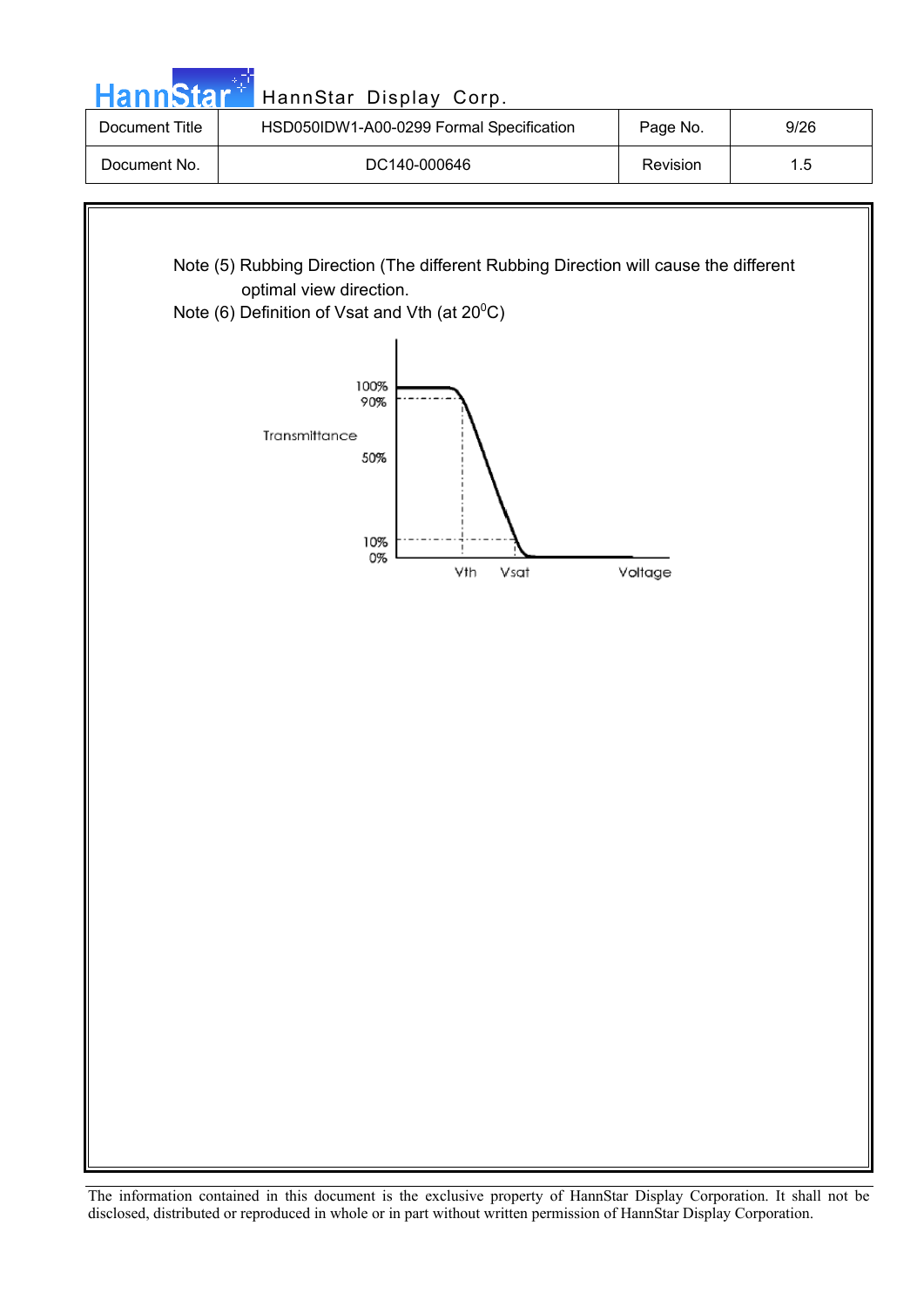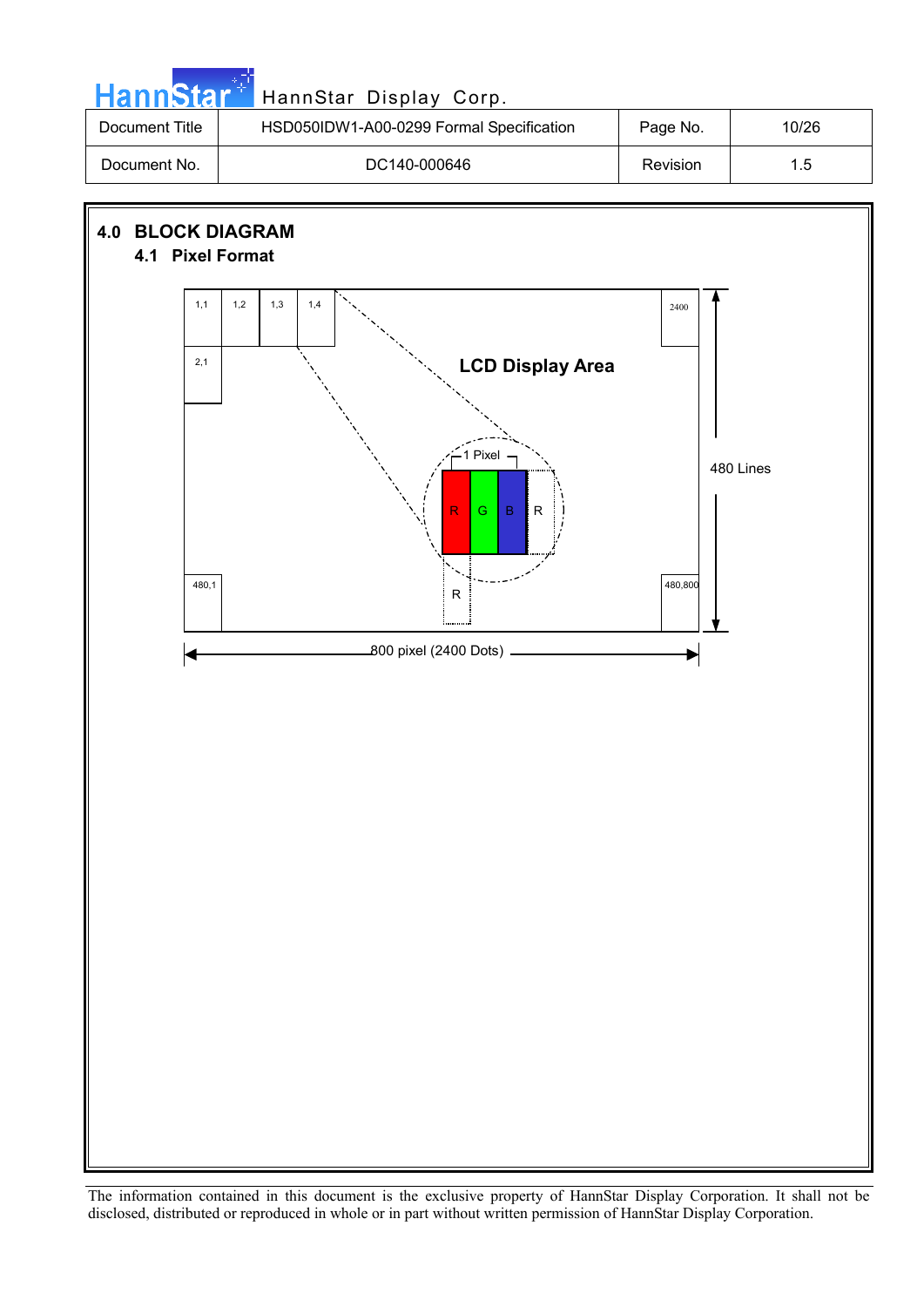| HannStar*      | HannStar Display Corp.                   |                 |       |
|----------------|------------------------------------------|-----------------|-------|
| Document Title | HSD050IDW1-A00-0299 Formal Specification | Page No.        | 11/26 |
| Document No.   | DC140-000646                             | <b>Revision</b> | 1.5   |

|                 |                |     | The recommended model is FH19SC-40S-0.5SH (51) manufactured by HIROSE. |
|-----------------|----------------|-----|------------------------------------------------------------------------|
| Pin No.         | Symbol         | I/O | <b>Function</b>                                                        |
| 1               | $V_{LED-}$     | P   | Power for LED backlight cathode                                        |
| 2               | $V_{LED+}$     | P   | Power for LED backlight anode                                          |
| 3               | <b>GND</b>     | P   | Power ground                                                           |
| 4               | $V_{DD}$       | P   | Power voltage                                                          |
| 5               | R <sub>0</sub> |     | Red data (LSB)                                                         |
| 6               | R <sub>1</sub> |     | Red data                                                               |
| $\overline{7}$  | R <sub>2</sub> |     | Red data                                                               |
| 8               | R <sub>3</sub> |     | Red data                                                               |
| 9               | R <sub>4</sub> |     | Red data                                                               |
| 10              | R <sub>5</sub> |     | Red data                                                               |
| 11              | R <sub>6</sub> |     | Red data                                                               |
| 12              | R7             |     | Red data (MSB)                                                         |
| 13              | G <sub>0</sub> |     | Green data (LSB)                                                       |
| 14              | G <sub>1</sub> |     | Green data                                                             |
| 15              | G <sub>2</sub> |     | Green data                                                             |
| 16              | G <sub>3</sub> |     | Green data                                                             |
| 17              | G4             |     | Green data                                                             |
| 18              | G <sub>5</sub> |     | Green data                                                             |
| 19              | G <sub>6</sub> |     | Green data                                                             |
| 20              | G7             |     | Green data (MSB)                                                       |
| 21              | B <sub>0</sub> |     | Blue data (LSB)                                                        |
| 22              | <b>B1</b>      |     | Blue data                                                              |
| 23              | <b>B2</b>      |     | Blue data                                                              |
| 24              | B <sub>3</sub> |     | Blue data                                                              |
| 25              | <b>B4</b>      |     | Blue data                                                              |
| 26              | B <sub>5</sub> |     | Blue data                                                              |
| 27              | B <sub>6</sub> |     | Blue data                                                              |
| 28              | <b>B7</b>      |     | Blue data (MSB)                                                        |
| 29              | <b>DGND</b>    |     | Digital ground                                                         |
| 30              | <b>DCLK</b>    |     | Pixel clock                                                            |
| 31              | <b>DISP</b>    |     | Display on/ off                                                        |
| $\overline{32}$ | <b>HSYNC</b>   |     | Horizontal sync signal                                                 |
| 33              | <b>VSYNC</b>   |     | Vertical sync signal                                                   |
| 34              | DE             |     | Data enable                                                            |
| 35              | <b>NC</b>      |     | No Connect                                                             |
| 36              | <b>GND</b>     | P   | Power ground                                                           |
| 37              | XR             | I/O | Right electrode - differential analog                                  |
| 38              | Y B            | I/O | Bottom electrode - differential analog                                 |
| 39              | X L            | I/O | Left electrode - differential analog                                   |

I/O: I: input, O: output, P: power

ŀ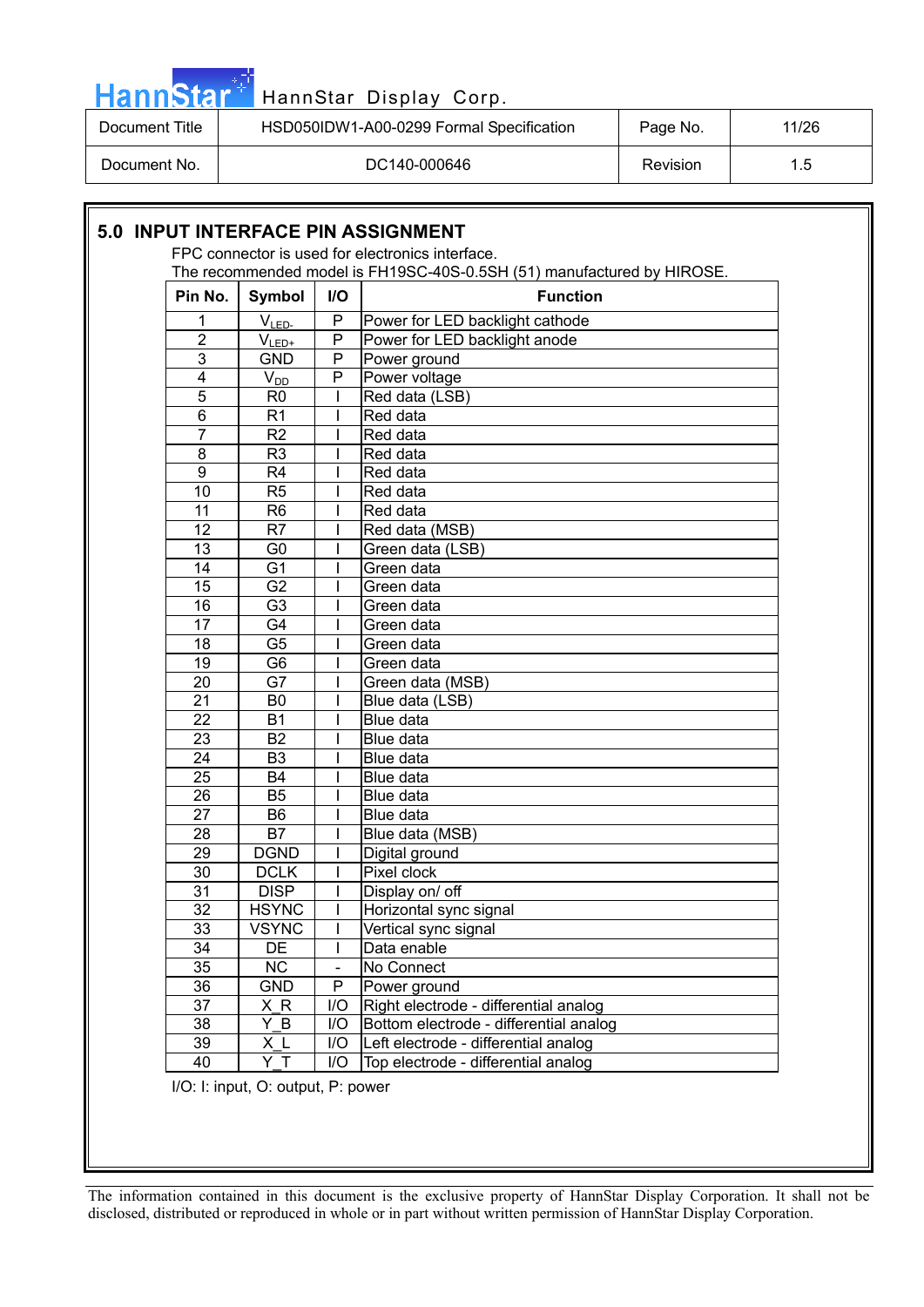|  |  | HannStar <b>*</b> |  |
|--|--|-------------------|--|
|  |  |                   |  |
|  |  |                   |  |

## HannStar Display Corp.

| Document Title | HSD050IDW1-A00-0299 Formal Specification | Page No. | 12/26 |
|----------------|------------------------------------------|----------|-------|
| Document No.   | DC140-000646                             | Revision | 1.5   |

#### **6.0 ELECTRICAL CHARACTERISTICS**

#### **6.1 TFT LCD Module**

| Item                    | <b>Symbol</b> | Min.                         | Typ. | Max.                | Unit | <b>Note</b>     |
|-------------------------|---------------|------------------------------|------|---------------------|------|-----------------|
| Supply voltage          | $V_{DD}$      | 3.0                          | 3.3  | 3.6                 |      |                 |
| Input signal voltage    | Vıн           | 0.7 V <sub>DD</sub>          |      | V <sub>DD</sub>     |      | Note $(1)$      |
|                         | $V_{iL}$      | GND                          |      | 0.3 V <sub>DD</sub> |      | Note $(1)$      |
| Current of power supply | Idd           | $\qquad \qquad \blacksquare$ |      | 220                 | mA   | $V_{DD} = 3.3V$ |

Note (1): HSYNC, VSYNC, DE, R/G/B Data Note (2): GND=0V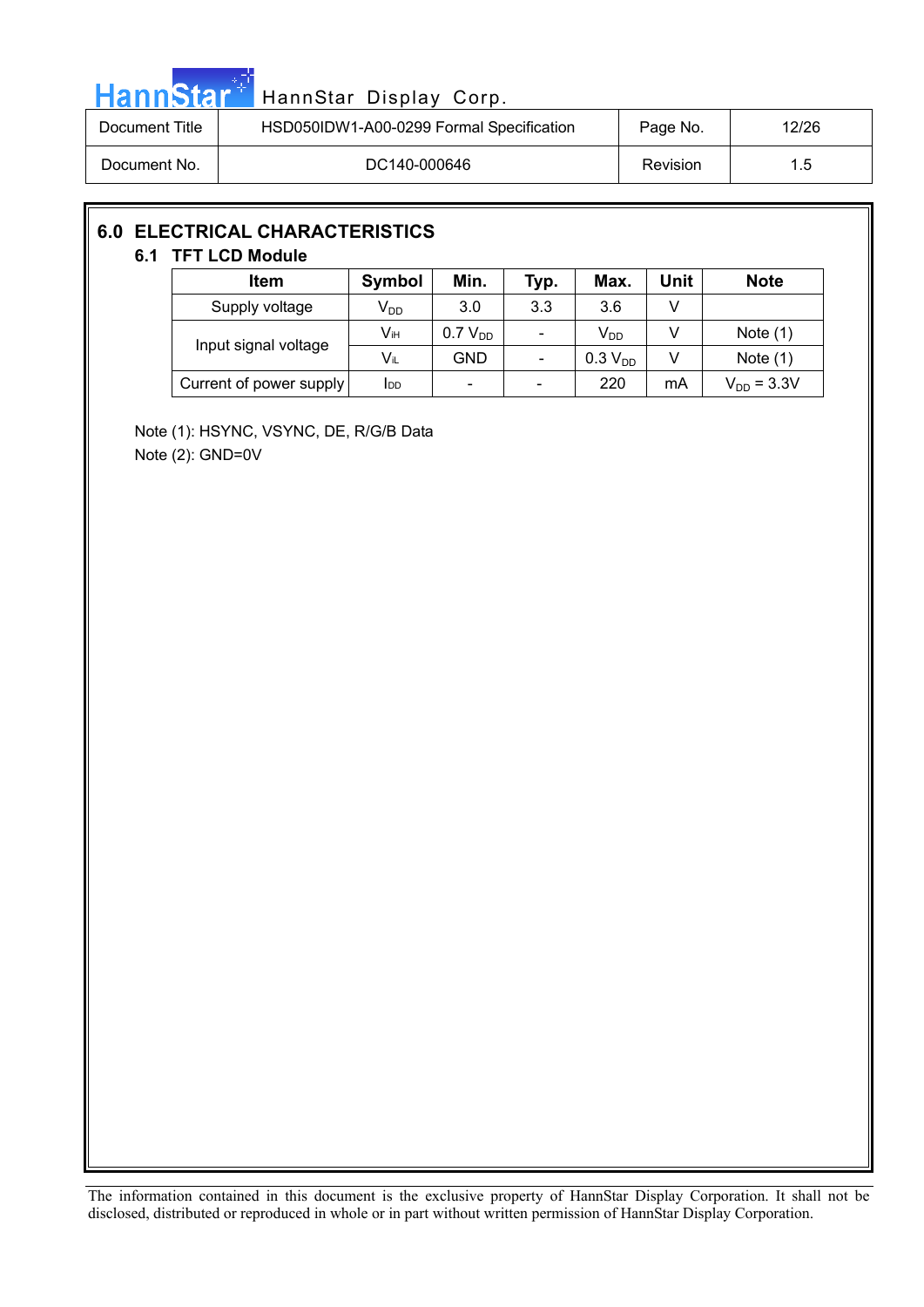|--|

# <mark>. .</mark><br><mark>HannStar Display Corp.</mark>

| Document Title | HSD050IDW1-A00-0299 Formal Specification | Page No. | 13/26 |
|----------------|------------------------------------------|----------|-------|
| Document No.   | DC140-000646                             | Revision | 1.5   |

#### **6.2 AC Characteristics**

| <b>Item</b>              | Symbol      | Min. | Typ. | Max. | <b>Unit</b>   | <b>Note</b> |
|--------------------------|-------------|------|------|------|---------------|-------------|
| DCLK cycle time          | <b>Tclk</b> | 25   |      |      | ns            |             |
| <b>DCLK</b> frequency    | fclk        |      | 33   | 40   | <b>MHz</b>    |             |
| DCLK pulse duty          | Tcwh        | 40   | 50   | 60   | $\frac{0}{0}$ |             |
| VSYNC setup time         | Tvst        | 8    |      |      | ns            |             |
| <b>VSYNC</b> hold time   | Tyhd        | 8    |      |      | ns            |             |
| HSYNC setup time         | <b>Thst</b> | 8    |      |      | ns            |             |
| <b>HSYNC</b> hold time   | <b>Thhd</b> | 8    |      |      | ns            |             |
| Data setup time          | Tdasu       | 8    |      |      | ns            |             |
| Data hold time           | Tdahd       | 8    |      |      | ns            |             |
| DE setup time            | Tdesu       | 8    |      |      | ns            |             |
| DE hold time             | Tdehd       | 8    |      |      | ns            |             |
| Horizontal display area  | Thd         |      | 800  |      | Tcph          |             |
| HSYNC period time        | <b>Th</b>   |      | 928  |      | Tcph          |             |
| <b>HSYNC</b> width       | Thwh        | 1    | 48   |      | Tcph          |             |
| HSYNC back porch         | Thbp        |      | 40   |      | Tcph          |             |
| HSYNC front porch        | Thfp        |      | 40   |      | Tcph          |             |
| Vertical display area    | Tvd         |      | 480  |      | th            |             |
| VSYNC period time        | Tv          |      | 525  |      | th            |             |
| <b>VSYNC</b> width       | Tvwh        |      | 3    |      | th            |             |
| VSYNC back porch         | Tvbp        |      | 29   |      | th            |             |
| <b>VSYNC</b> front porch | Tvfp        |      | 13   |      | th            |             |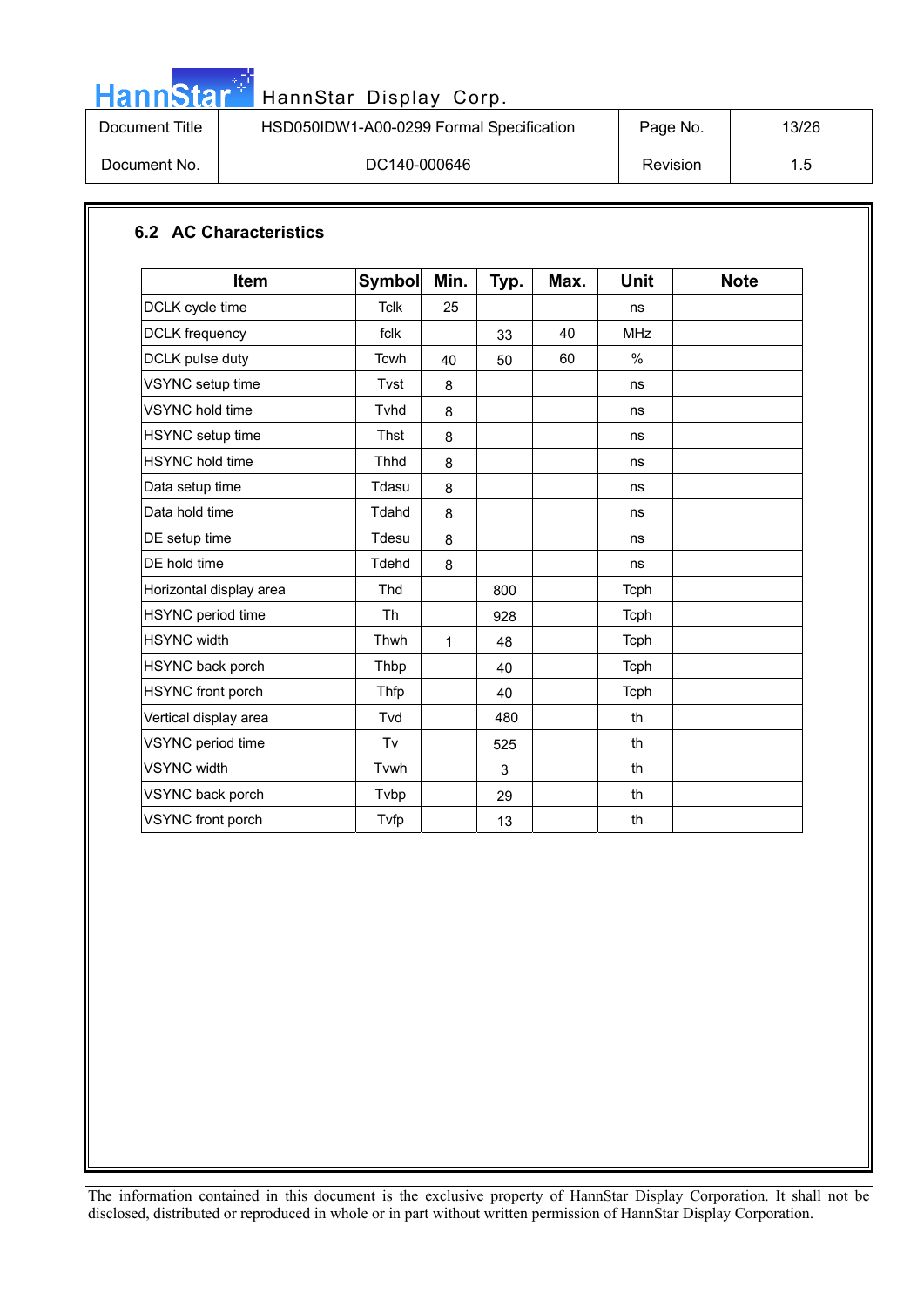| <b>HannStar</b> * | HannStar Display Corp.                   |          |       |
|-------------------|------------------------------------------|----------|-------|
| Document Title    | HSD050IDW1-A00-0299 Formal Specification | Page No. | 14/26 |
| Document No.      | DC140-000646                             | Revision | 1.5   |

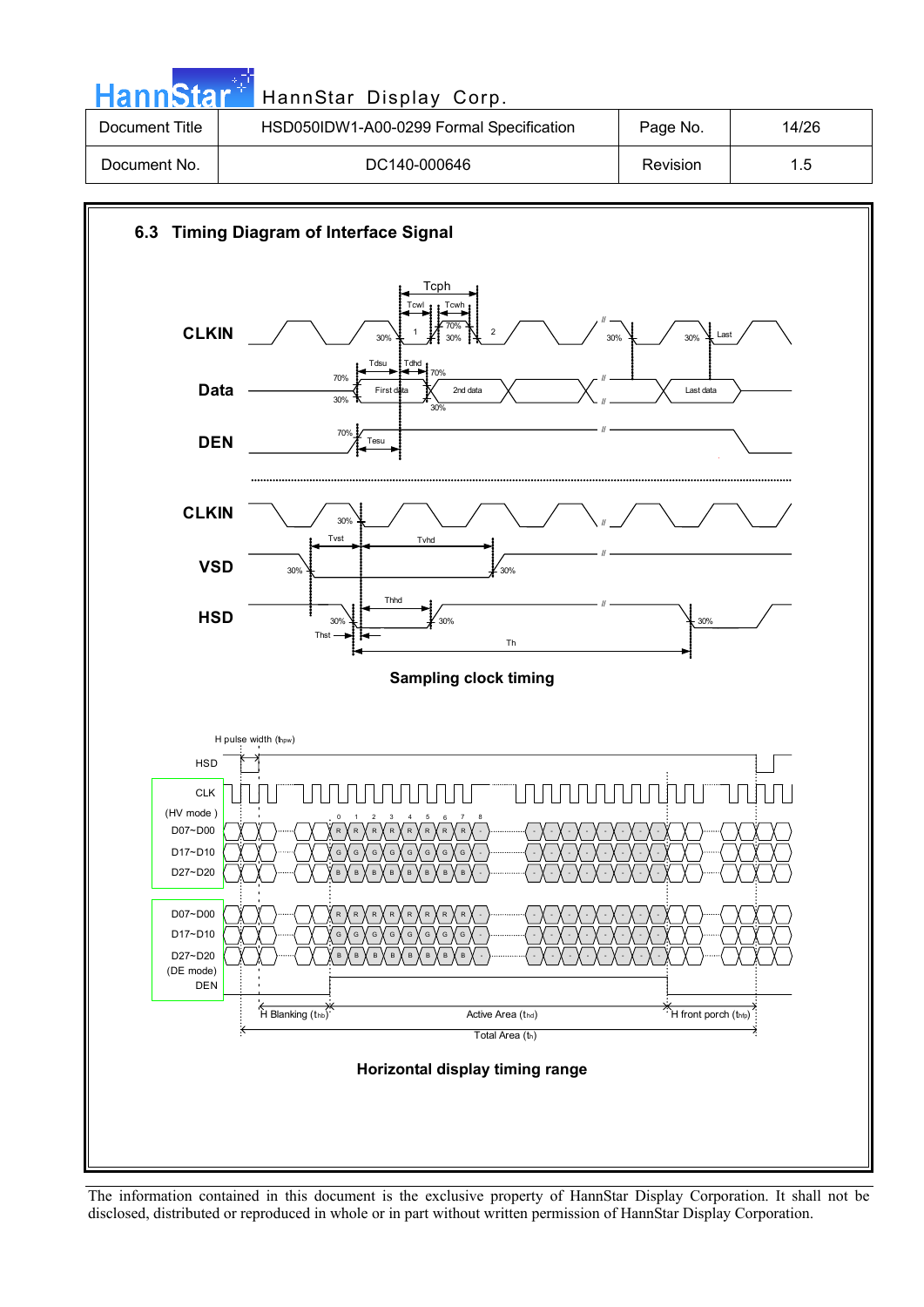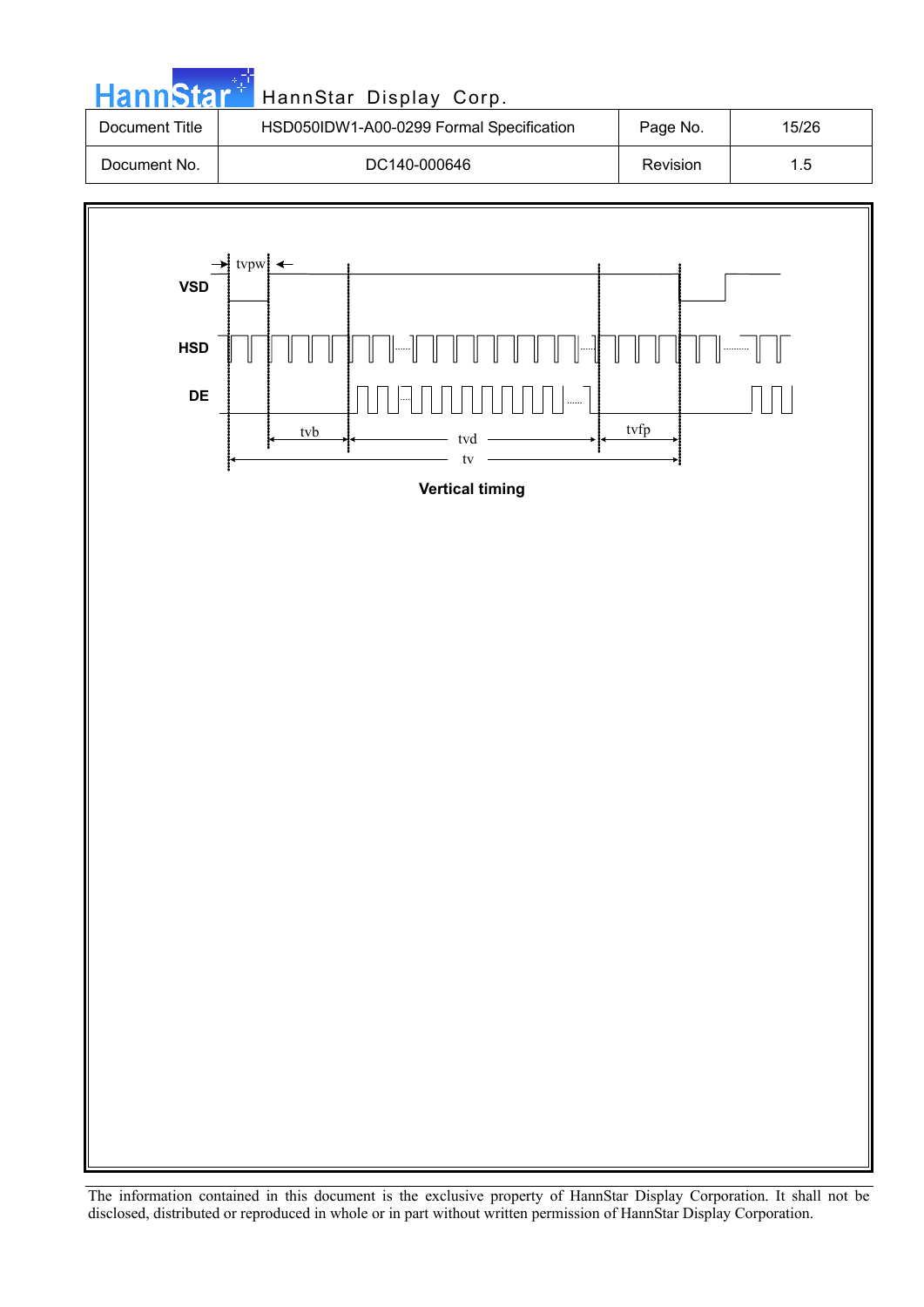| annStar               |                                                                                                                  | HannStar Display Corp.                                          |                  |                                                                                                                                                      |                                                              |             |                                                                                                                                                                                              |
|-----------------------|------------------------------------------------------------------------------------------------------------------|-----------------------------------------------------------------|------------------|------------------------------------------------------------------------------------------------------------------------------------------------------|--------------------------------------------------------------|-------------|----------------------------------------------------------------------------------------------------------------------------------------------------------------------------------------------|
| <b>Document Title</b> |                                                                                                                  |                                                                 |                  | HSD050IDW1-A00-0299 Formal Specification                                                                                                             |                                                              | Page No.    | 16/26                                                                                                                                                                                        |
| Document No.          |                                                                                                                  |                                                                 | DC140-000646     |                                                                                                                                                      |                                                              | Revision    | 1.5                                                                                                                                                                                          |
|                       | <b>6.4 Power Sequence</b><br>Power On                                                                            |                                                                 |                  | Power Off                                                                                                                                            |                                                              |             |                                                                                                                                                                                              |
| $0V =$<br>OV*         | Power Supply<br>$0.9V_{DD}$<br>$0.1V_{DD}$<br>Signal<br><b>Backlight</b><br>(Recommended)                        | TP2 f<br>0.6<br>$\rtimes_{\mathsf{TP5}}$ K<br>$150\%$ I         |                  | TP3 <sub>r</sub><br>0.6<br>$TP6 \in$<br>$\mathsf{I}$ 50% $\mathsf{I}$                                                                                | $0.9V_{DD}$<br>$0.1V_{DD}$<br>TP4                            | $0.1V_{DD}$ |                                                                                                                                                                                              |
|                       | Item<br>TP <sub>1</sub><br>TP <sub>2</sub><br>TP3<br>TP <sub>4</sub><br>TP5<br>TP <sub>6</sub><br>TP7            | Min.<br>0.5<br>0<br>$\overline{0}$<br>1000<br>200<br>200<br>0.5 | Typ.<br>--<br>-- | Max.<br>10<br>50<br>50<br>--<br>10                                                                                                                   | Unit<br>msec<br>msec<br>msec<br>msec<br>msec<br>msec<br>msec | Remark      |                                                                                                                                                                                              |
| (2)                   | the definition of $V_{DD}$ .<br>turns<br>turns off, the display may momentarily become white.<br>high impedance. |                                                                 |                  | Apply the lamp volatge within the LCD operation range. When the back-light<br>on before the LCD operation or the LCD truns off before the back-light |                                                              |             | Note: (1) The supply voltage of the external system for the module input should be the same as<br>(3) In case of VDD = off level, please keep the level of input signal on the low or keep a |
|                       | off and on period.<br>(5) Interface signal shall not be kept at high impedance when the power is on.             |                                                                 |                  |                                                                                                                                                      |                                                              |             | (4) TP4 should be measured after the module has been fully discharged between power                                                                                                          |

**Contract Contract**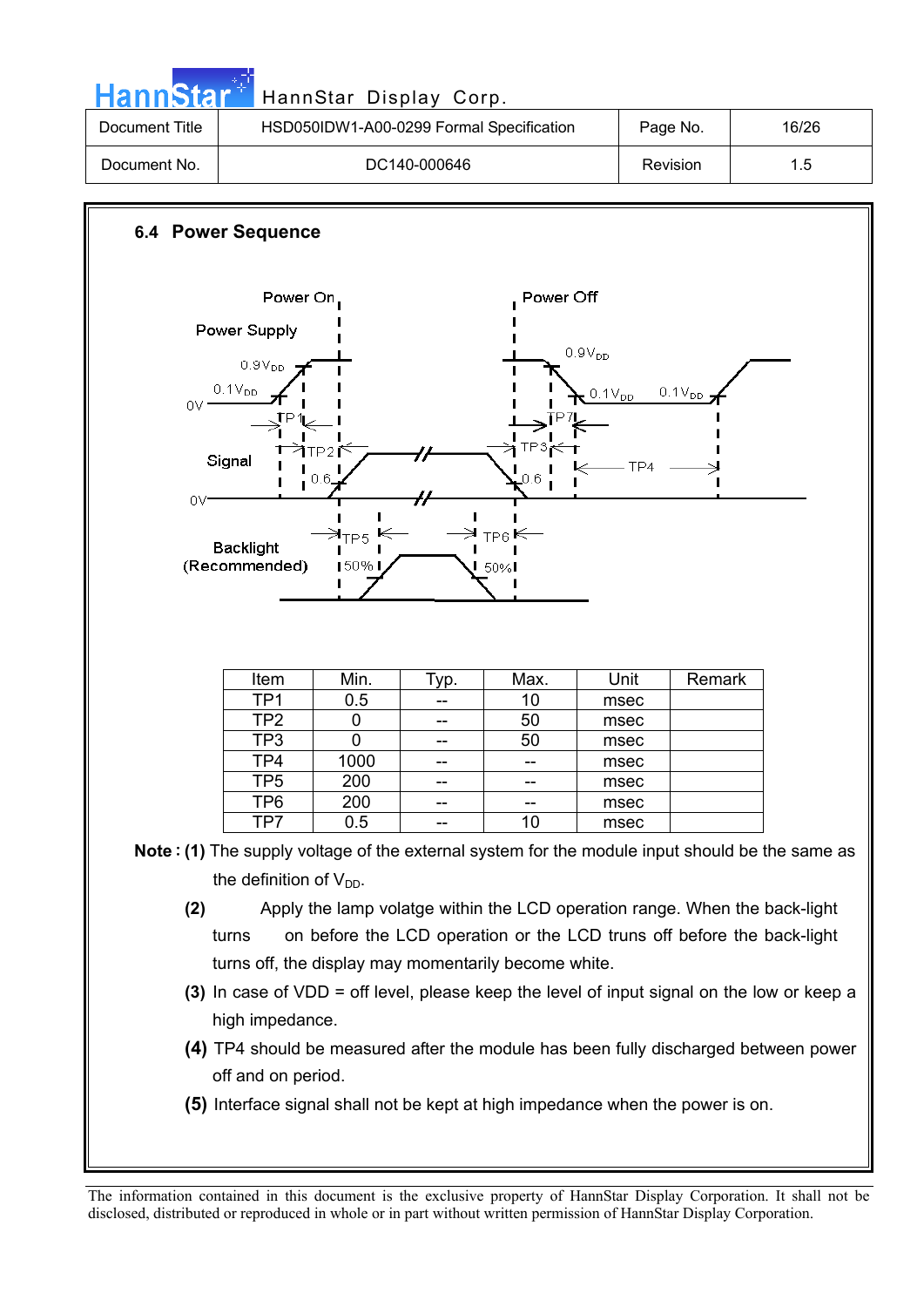| HannStar <sup>*</sup> | HannStar Display Corp.                   |          |       |
|-----------------------|------------------------------------------|----------|-------|
| Document Title        | HSD050IDW1-A00-0299 Formal Specification | Page No. | 17/26 |
| Document No.          | DC140-000646                             | Revision | 1.5   |

#### **7.0 RELIABILITY TEST ITEMS**

والمراد

| No.            | <b>Item</b>                                       | <b>Conditions</b>                                                                                                                                                              | <b>Remark</b>                    |
|----------------|---------------------------------------------------|--------------------------------------------------------------------------------------------------------------------------------------------------------------------------------|----------------------------------|
| 1              | High Temperature Storage                          | Ta=+80 $\degree$ C, 240hrs                                                                                                                                                     |                                  |
|                | 2 Low Temperature Storage                         | Ta= $-30^{\circ}$ C, 240hrs                                                                                                                                                    |                                  |
| 3              | High Temperature Operation                        | Ta=+70 $\mathrm{^{\circ}C}$ , 240hrs                                                                                                                                           |                                  |
| $\overline{4}$ | Low Temperature Operation                         | Ta= $-20^{\circ}$ C, 240hrs                                                                                                                                                    |                                  |
| 5              | High Temperature and High Humidity<br>(operation) | Ta=+60°C, 90%RH, 240hrs                                                                                                                                                        |                                  |
| 6              | Thermal Cycling Test (non operation)              | $-30^{\circ}$ C(30min) $\rightarrow +80^{\circ}$ C(30min), 200cycles                                                                                                           |                                  |
| $\overline{7}$ | Electrostatic Discharge                           | $\pm 200V, 200pF(0\Omega)$ 1 time/each terminal                                                                                                                                |                                  |
| 8              | Vibration                                         | 1.Random:<br>1.04Grms, 5~500Hz, X/Y/Z,<br>30min/each direction<br>2. Sine:<br>Freq. Range: 8~33.3Hz<br>Stoke: 1.3mm<br>Sweep: 2.9G, 33.3~400Hz<br>X/Z: 2hr, Y: 4hr, cyc: 15min |                                  |
| 9              | Shock                                             | 100G, 6ms, ±X, ±Y, ±Z<br>3 time for each direction                                                                                                                             | JIS C7021, A-10<br>(Condition A) |
|                | 10 Vibration (with carton)                        | Random: 0.015G^2/Hz, 5~200Hz<br>-6dB/Octave, 200~400Hz<br>XYZ each direction: 2hr                                                                                              |                                  |
|                | 11 Drop (with carton)                             | Height: 60cm<br>1 corner, 3 edges, 6 surfaces                                                                                                                                  | <b>JIS Z0202</b>                 |

 Note: There is no display function NG issue occurred, all the cosmetic specification is judged before the reliability stress.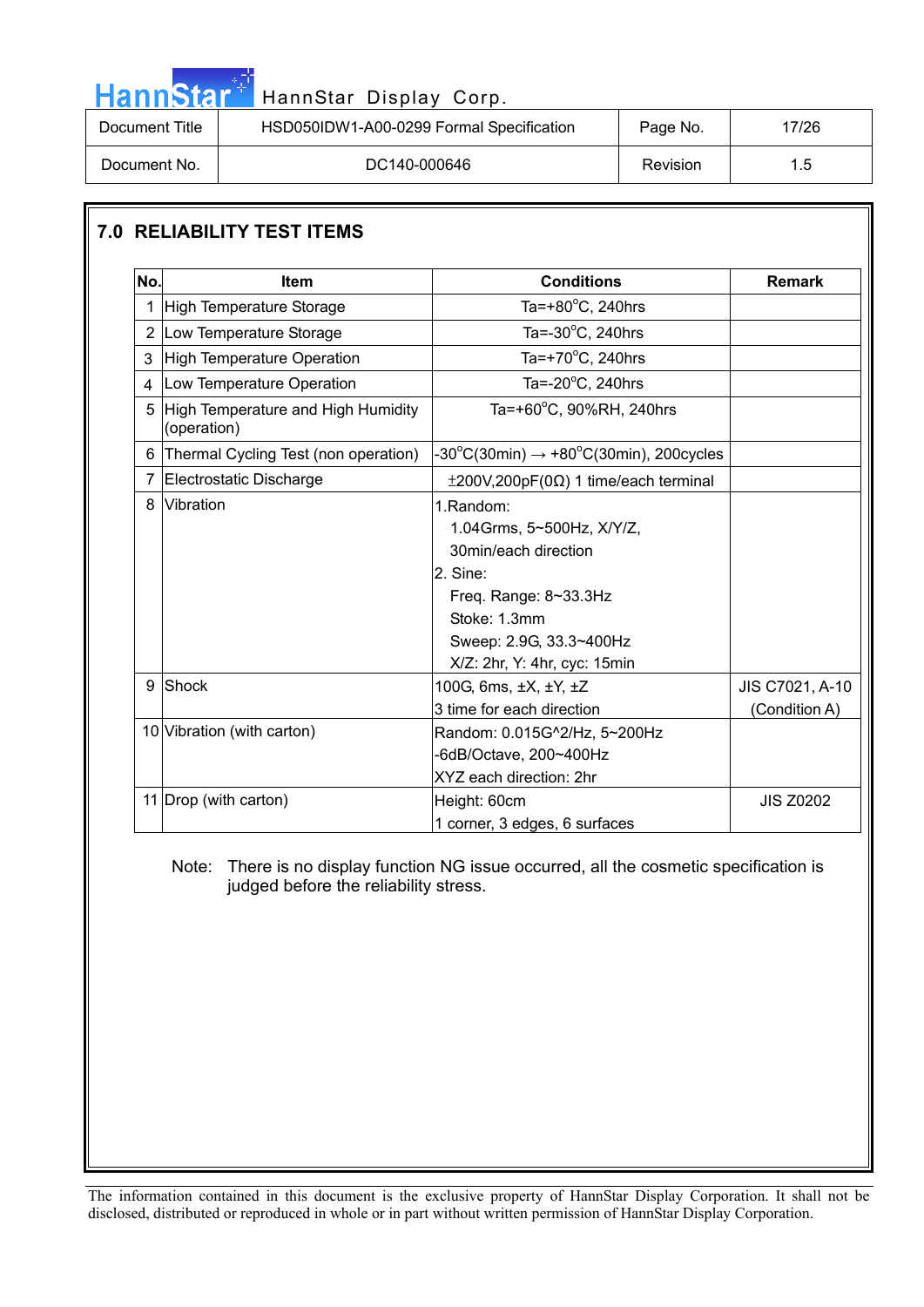| HannStar <sup>*</sup> | HannStar Display Corp.                   |          |       |
|-----------------------|------------------------------------------|----------|-------|
| Document Title        | HSD050IDW1-A00-0299 Formal Specification | Page No. | 18/26 |
| Document No.          | DC140-000646                             | Revision | 1.5   |

an an Dù

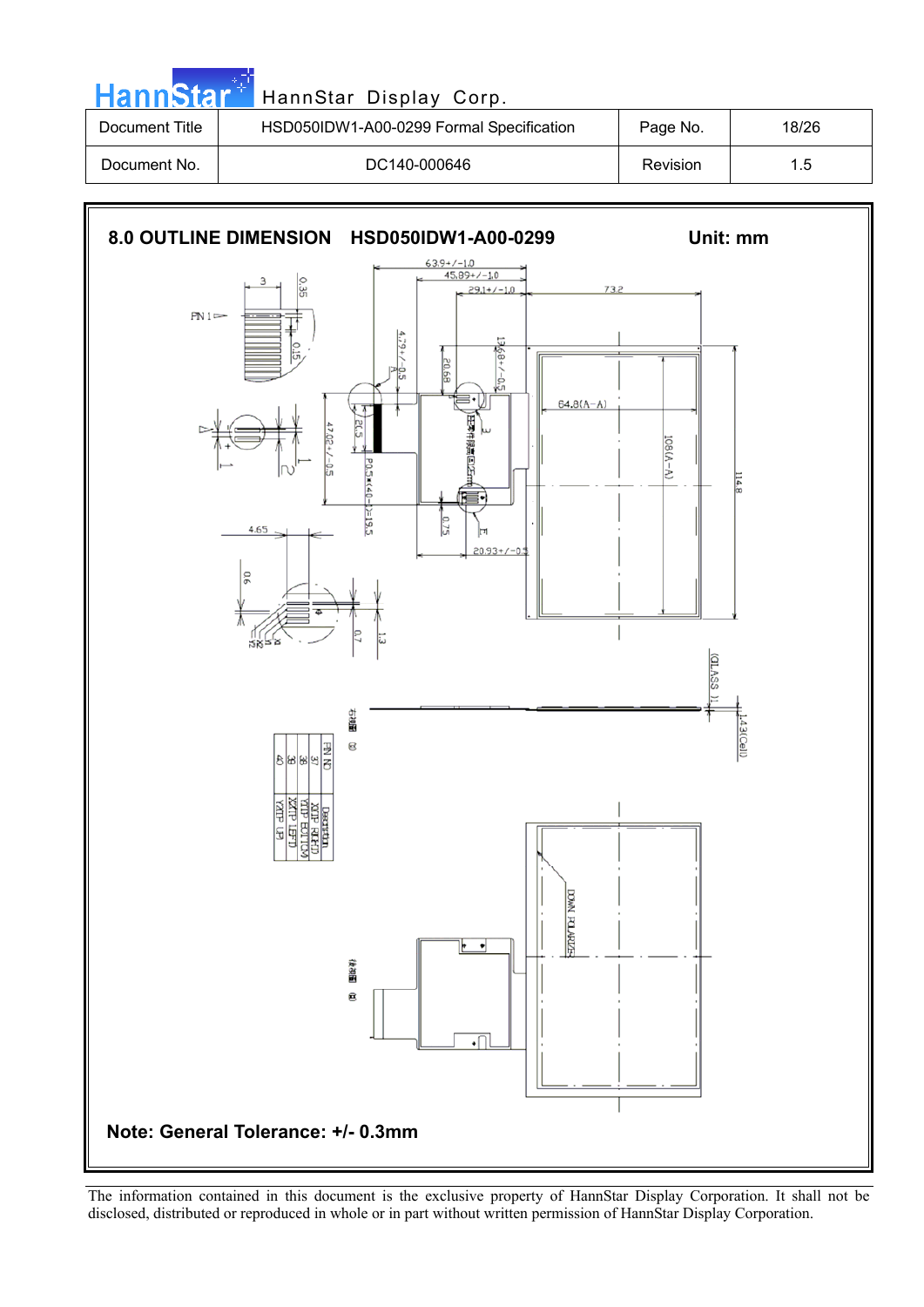| <b>HannStar</b> * | HannStar Display Corp.                   |          |       |
|-------------------|------------------------------------------|----------|-------|
| Document Title    | HSD050IDW1-A00-0299 Formal Specification | Page No. | 19/26 |
| Document No.      | DC140-000646                             | Revision | 1.5   |

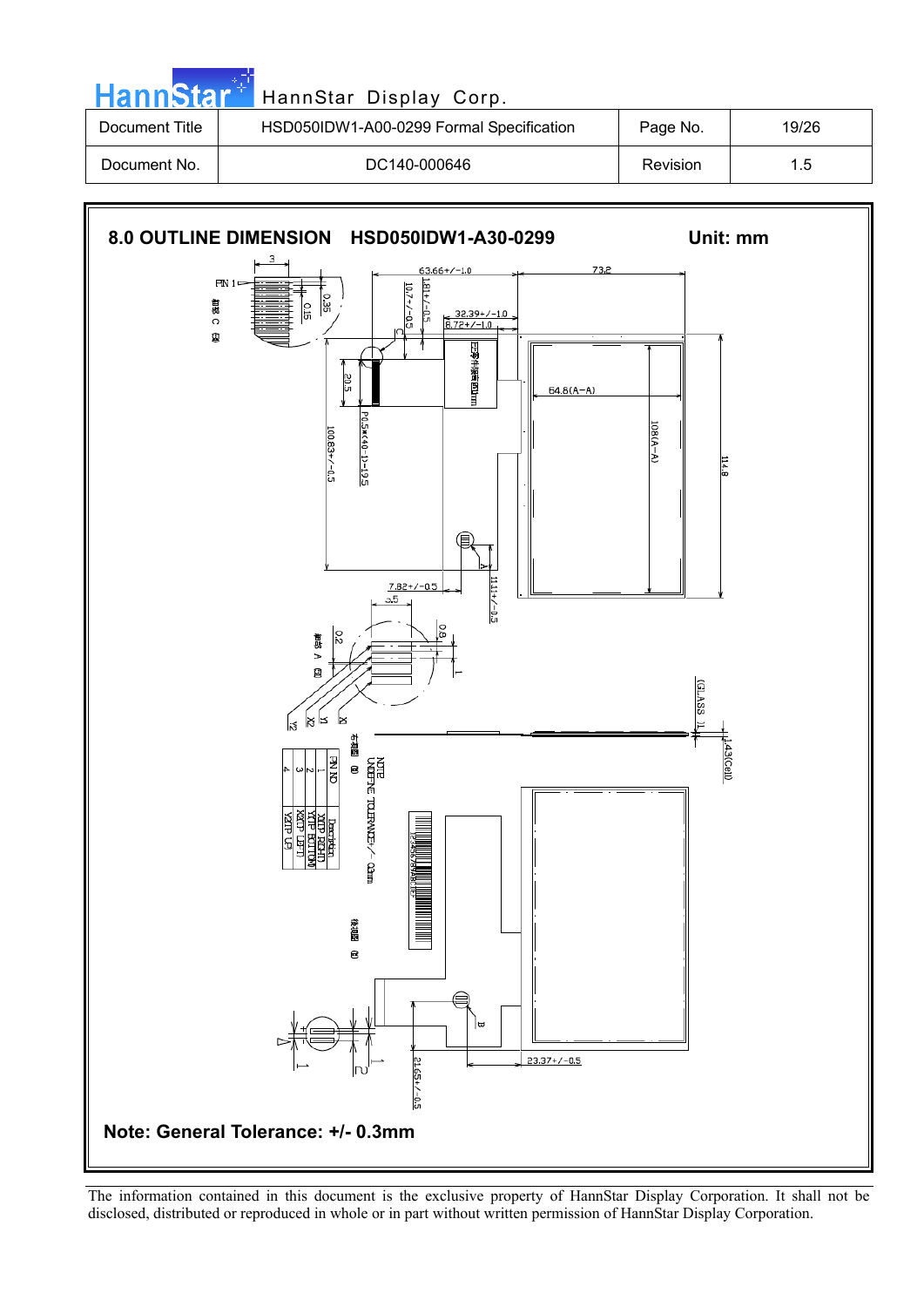| <b>HannStart</b> | HannStar Display Corp.                   |                 |       |
|------------------|------------------------------------------|-----------------|-------|
| Document Title   | HSD050IDW1-A00-0299 Formal Specification | Page No.        | 20/26 |
| Document No.     | DC140-000646                             | <b>Revision</b> | 1.5   |

**COL** 

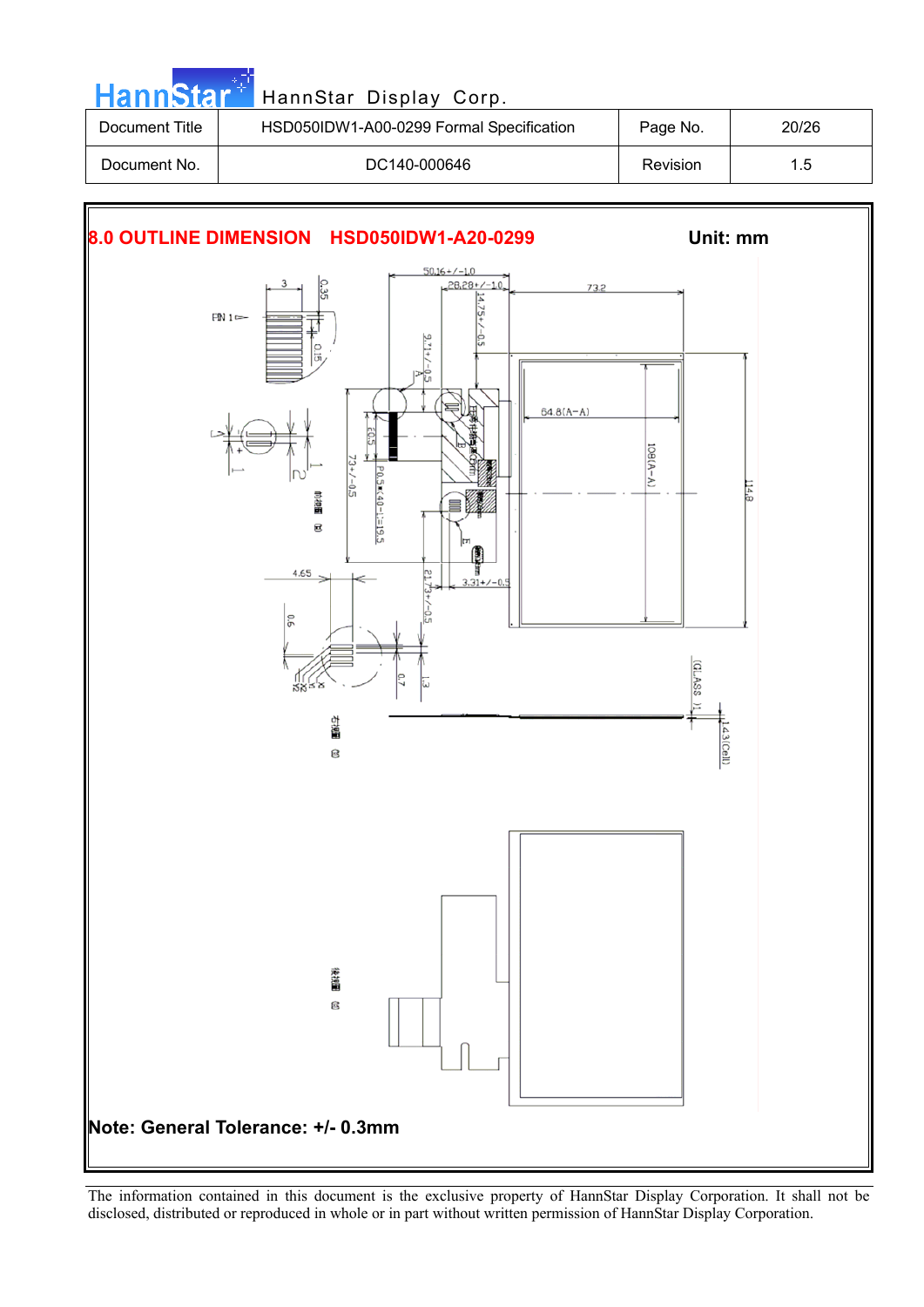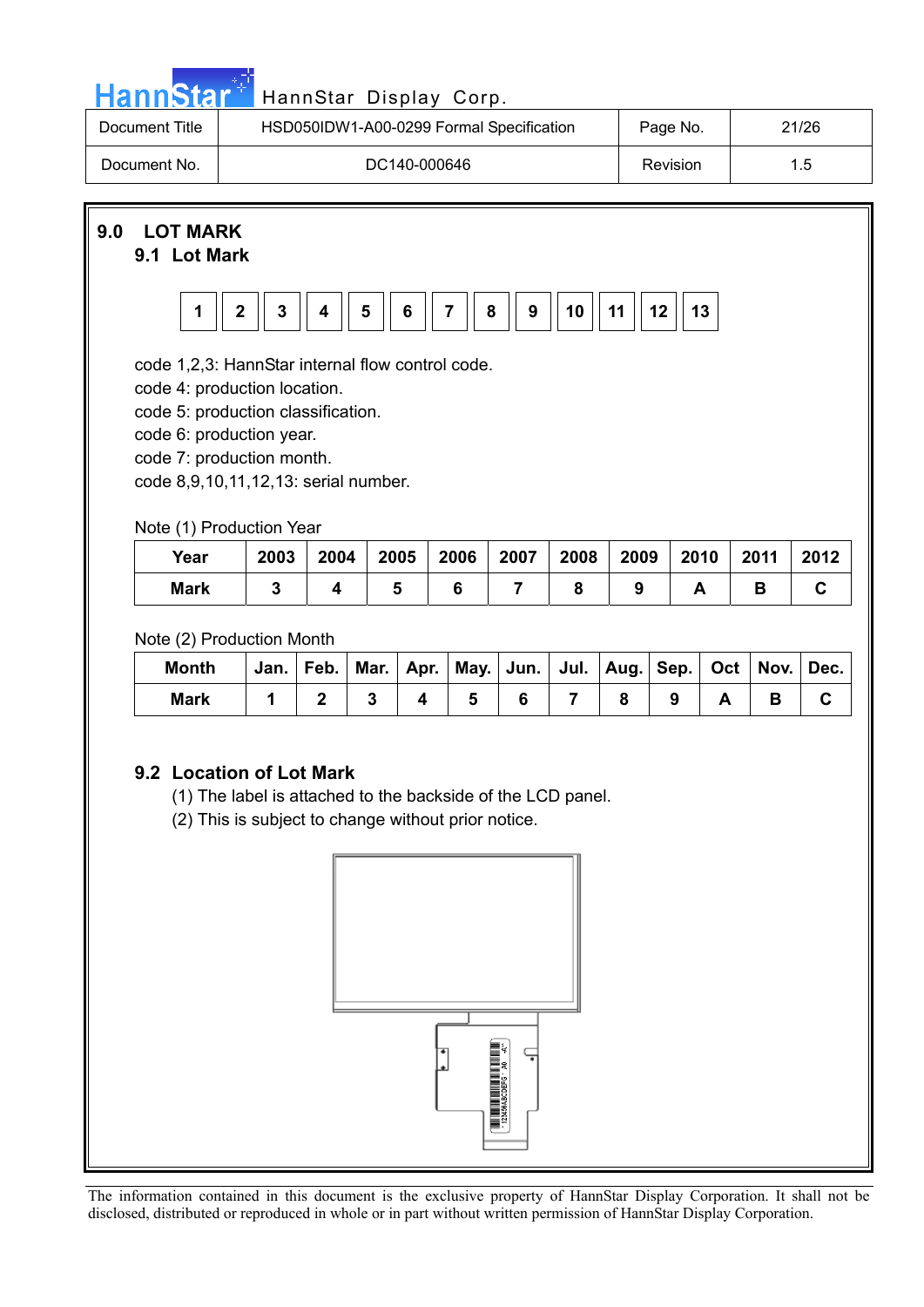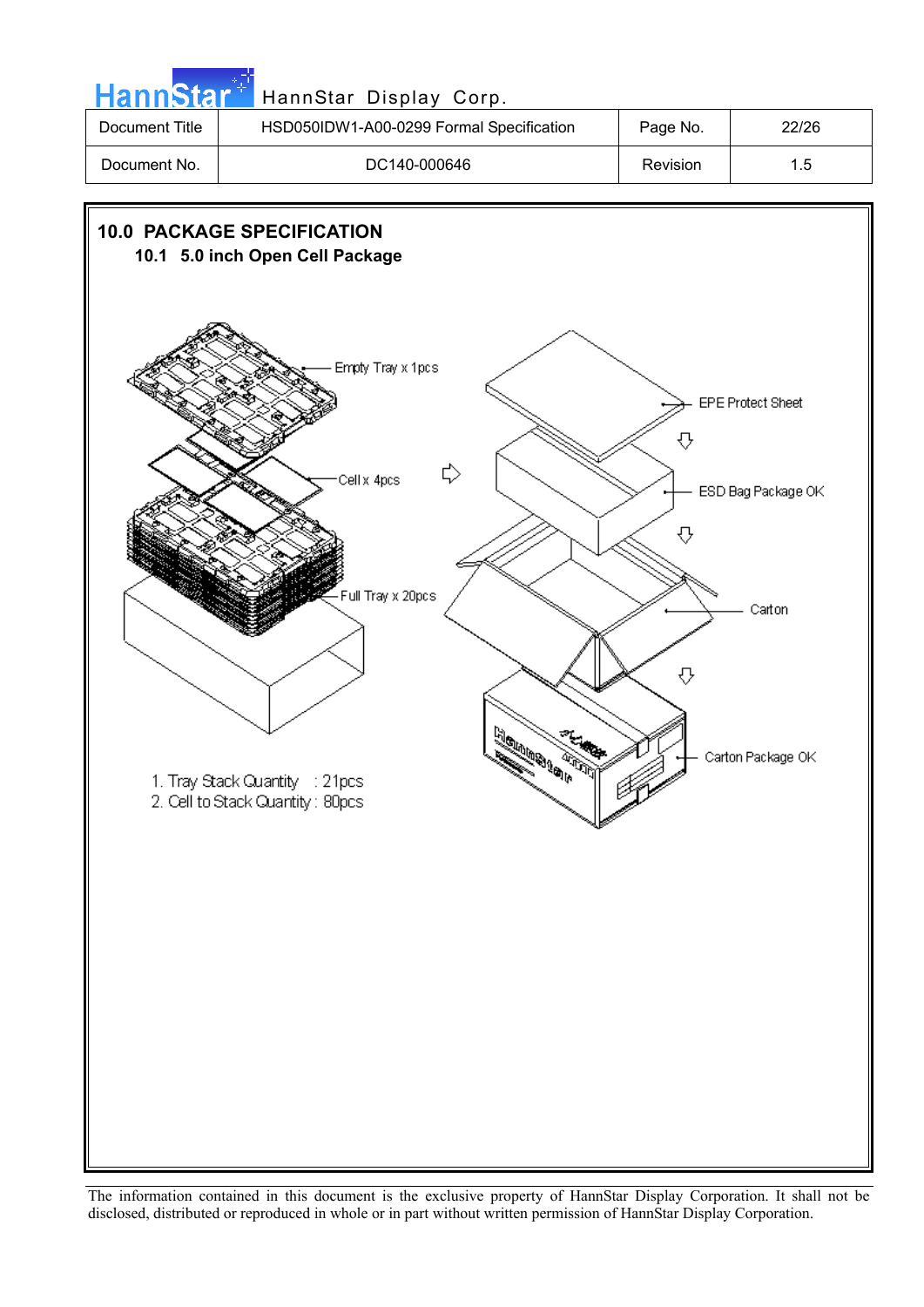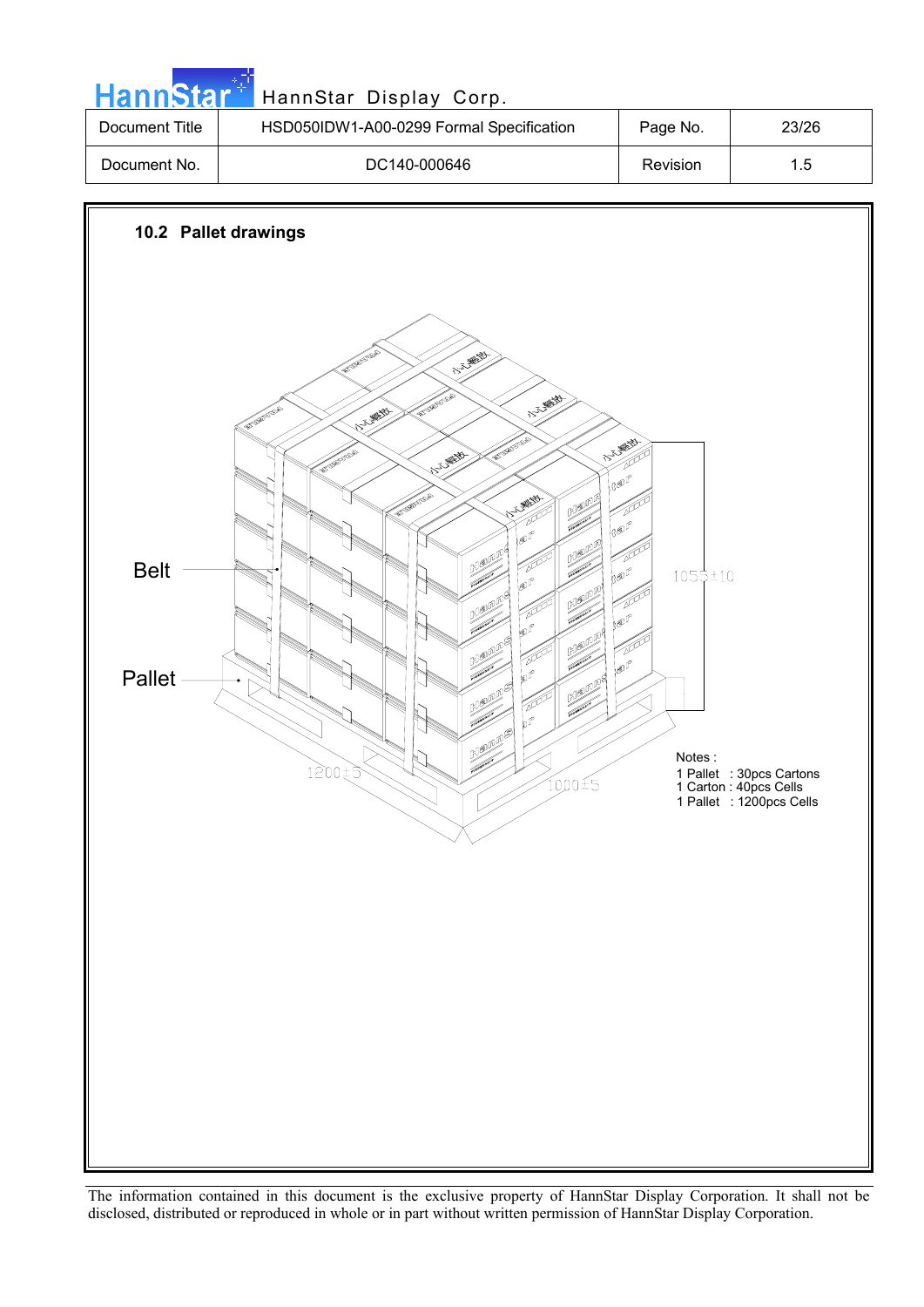

## Hann Star<sup>47</sup> HannStar Display Corp.

| Document Title | HSD050IDW1-A00-0299 Formal Specification | Page No. | 24/26 |
|----------------|------------------------------------------|----------|-------|
| Document No.   | DC140-000646                             | Revision | 1.5   |

#### **11.0 GENERAL PRECAUTION**

#### **11.1 Use Restriction**

This product is not authorized for use in life supporting systems, aircraft navigation control systems, military systems and any other application where performance failure could be life-threatening or otherwise catastrophic.

#### **11.2 Disassembling or Modification**

Do not disassemble or modify the module. It may damage sensitive parts inside LCD module, and may cause scratches or dust on the display. HannStar does not warrant the module, if customers disassemble or modify the module.

#### **11.3 Breakage of LCD Panel**

- 11.3.1.If LCD panel is broken and liquid crystal spills out, do not ingest or inhale liquid crystal, and do not contact liquid crystal with skin.
- 11.3.2. If liquid crystal contacts mouth or eyes, rinse out with water immediately.
- 11.3.3. If liquid crystal contacts skin or cloths, wash it off immediately with alcohol and rinse thoroughly with water.
- 11.3.4. Handle carefully with chips of glass that may cause injury, when the glass is broken.

#### **11.4 Electric Shock**

- 11.4.1. Disconnect power supply before handling LCD module.
- 11.4.2. Do not pull or fold the LED cable.
- 11.4.3. Do not touch the parts inside LCD modules and the fluorescent LED's connector or cables in order to prevent electric shock.

#### **11.5 Absolute Maximum Ratings and Power Protection Circuit**

- 11.5.1. Do not exceed the absolute maximum rating values, such as the supply voltage variation, input voltage variation, variation in parts' parameters, environmental temperature, etc., otherwise LCD module may be damaged.
- 11.5.2. Please do not leave LCD module in the environment of high humidity and high temperature for a long time.
- 11.5.3. It's recommended to employ protection circuit for power supply.

#### **11.6 Operation**

- 11.6.1 Do not touch, push or rub the polarizer with anything harder than HB pencil lead.
- 11.6.2 Use fingerstalls of soft gloves in order to keep clean display quality, when persons handle the LCD module for incoming inspection or assembly.
- 11.6.3 When the surface is dusty, please wipe gently with absorbent cotton or other soft material.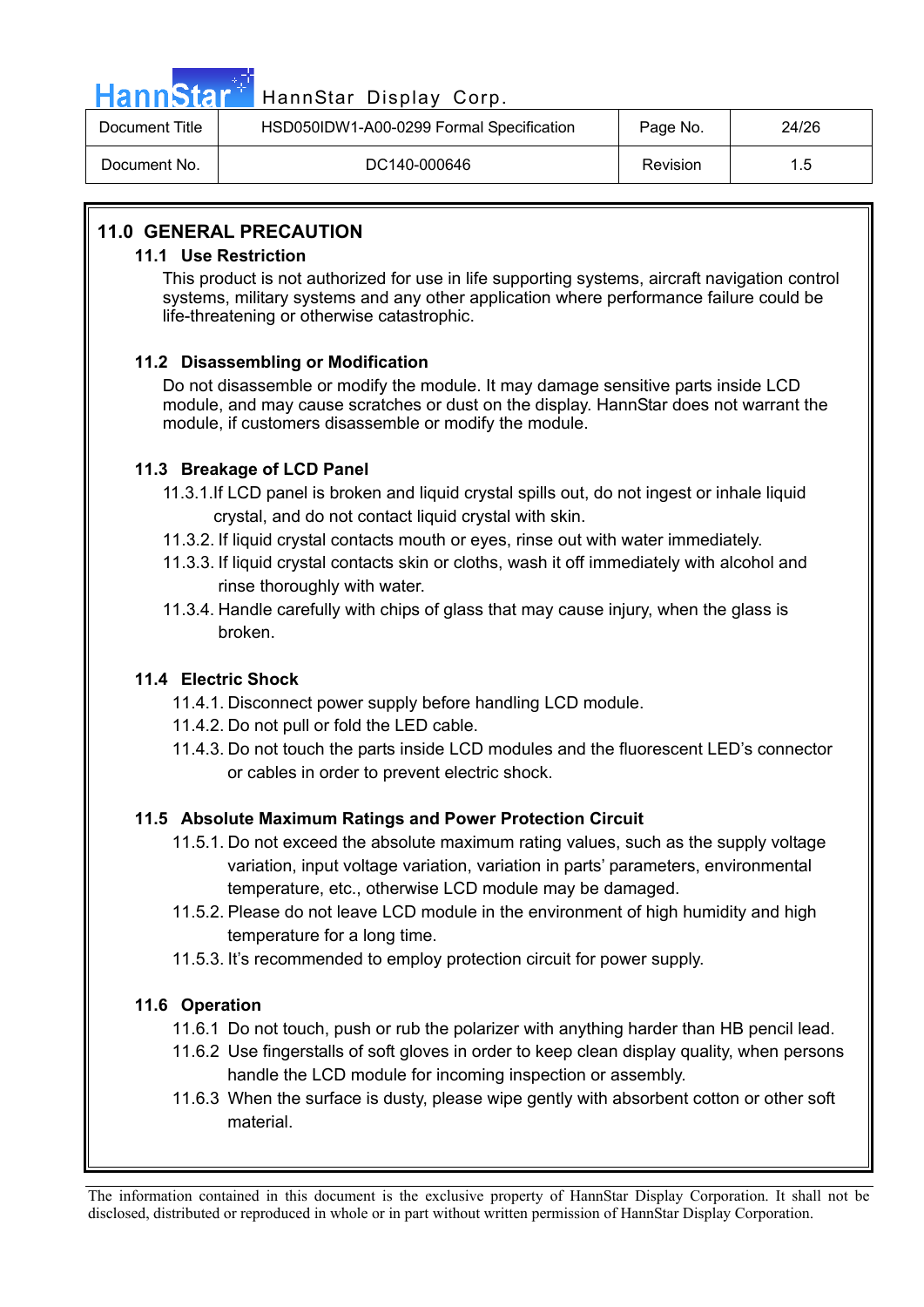Hann Star<sup>4</sup> HannStar Display Corp.

| Document Title | HSD050IDW1-A00-0299 Formal Specification | Page No. | 25/26 |
|----------------|------------------------------------------|----------|-------|
| Document No.   | DC140-000646                             | Revision | 1.5   |

- 11.6.4 Wipe off saliva or water drops as soon as possible. If saliva or water drops contact with polarizer for a long time, they may causes deformation or color fading.
- 11.6.5 When cleaning the adhesives, please use absorbent cotton wetted with a little petroleum benzine or other adequate solvent.

#### **11.7 Mechanism**

Please mount LCD module by using mounting holes arranged in four corners tightly.

#### **11.8 Static Electricity**

- 11.8.1 Protection film must remove very slowly from the surface of LCD module to prevent from electrostatic occurrence.
- 11.8.2. Because LCD module use CMOS-IC on circuit board and TFT-LCD panel, it is very weak to electrostatic discharge. Please be careful with electrostatic discharge. Persons who handle the module should be grounded through adequate methods.

#### **11.9 Strong Light Exposure**

The module shall not be exposed under strong light such as direct sunlight. Otherwise, display characteristics may be changed.

#### **11.10 Disposal**

When disposing LCD module, obey the local environmental regulations.